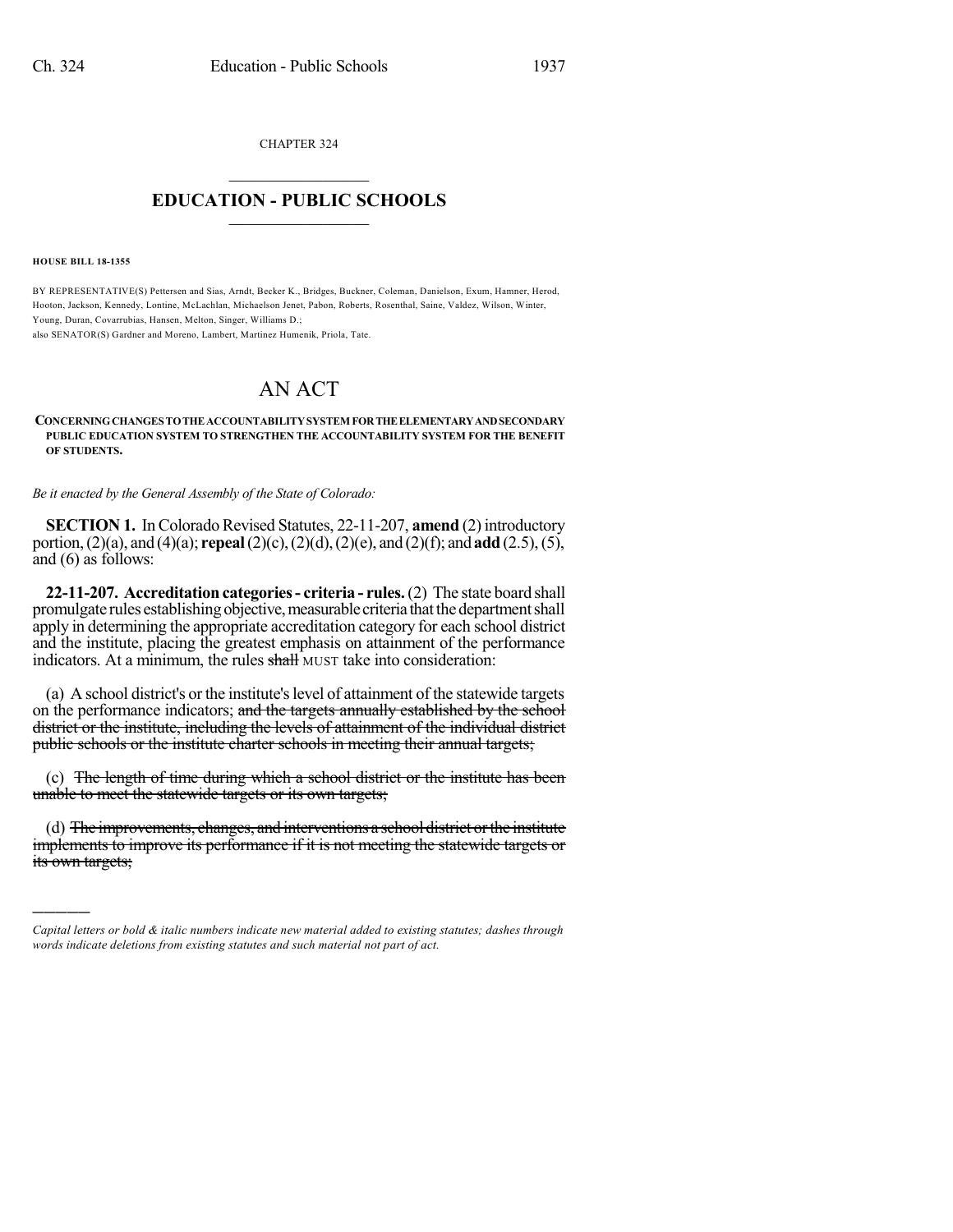(e) The improvements, changes, and interventions a school district orthe institute implements in any public school of the district or institute charter school that is required to adopt an improvement, priority improvement, or turnaround plan pursuant to section 22-11-210;

(f) The progress a school district or the institute makes in improving its performance and in moving closer to meeting the statewide targets and its own targets;

(2.5) (a) THE DEPARTMENT SHALL NOTIFY EACH SCHOOL DISTRICT AND THE INSTITUTE OF ITS INITIAL ACCREDITATION ASSIGNMENT. IF A SCHOOL DISTRICT OR THE INSTITUTE DISAGREES WITH THE DEPARTMENT'S INITIAL ACCREDITATION ASSIGNMENT,THE SCHOOL DISTRICT OR INSTITUTE MAY SUBMIT TO THE DEPARTMENT A REQUEST FOR RECONSIDERATION. THE STATE BOARD SHALL PROMULGATE RULES SPECIFYING THE INFORMATION THE DEPARTMENT MUST TAKE INTO ACCOUNT IN DETERMINING THE SCHOOL DISTRICT'S OR INSTITUTE'S FINAL ACCREDITATION CATEGORY, WHICH MAY INCLUDE:

(I) THE LENGTH OF TIME DURING WHICH THE SCHOOL DISTRICT OR INSTITUTE HAS BEEN UNABLE TO MEET THE STATEWIDE TARGETS;

(II) THE IMPROVEMENTS, CHANGES, AND INTERVENTIONS THE SCHOOL DISTRICT OR INSTITUTE HAS IMPLEMENTED AND IS IMPLEMENTING TO IMPROVE ITS PERFORMANCE IF IT IS NOT MEETING THE STATEWIDE TARGETS;

(III) THE PROGRESS THE SCHOOL DISTRICT OR INSTITUTE IS MAKING IN IMPROVING ITS PERFORMANCE AND IN APPROACHING ACHIEVEMENT OF THE STATEWIDE TARGETS AND THE DEGREE TO WHICH THE SCHOOL DISTRICT OR INSTITUTE IS NOT ACHIEVING THE STATEWIDE TARGETS;

(IV) THE PUPIL ENROLLMENT OF THE SCHOOL DISTRICT AS IT MAY AFFECT THE RELIABILITY OF THE ASSESSMENT DATA;

(V) THE PERCENTAGES OF STUDENTS ENROLLED IN HIGH SCHOOLS OF THE SCHOOL DISTRICT, OR INSTITUTE CHARTER HIGH SCHOOLS FOR PURPOSES OF THE INSTITUTE, WHO, BASED ON ATTAINMENT OF COURSE CREDITS OR DEMONSTRATED COMPETENCIES, ARE ON SCHEDULE TO GRADUATE WITHIN FOUR, FIVE, SIX, OR SEVEN YEARS; AND

(VI) ANY SUPPLEMENTAL DATA FOR GRADE LEVELS FOR WHICH THERE ARE NOT STATEWIDE ASSESSMENTS THAT INDICATE THE SCHOOL DISTRICT OR INSTITUTE IS MEETING THE STATEWIDE TARGETS ON THE PERFORMANCE INDICATORS, IF THE DEPARTMENT DETERMINES THE SUPPLEMENTAL DATA IS VALID AND RELIABLE AND DERIVED FROM ASSESSMENTS THAT ARE ALIGNED WITH THE STATE STANDARDS ADOPTED PURSUANT TO SECTION 22-7-1005.

(b) THE DEPARTMENT SHALL NOTIFY EACH SCHOOL DISTRICT AND THE INSTITUTE OF ITS FINAL ACCREDITATION CATEGORY WITHIN THE TIME FRAMES ADOPTED BY RULE OF THE STATE BOARD.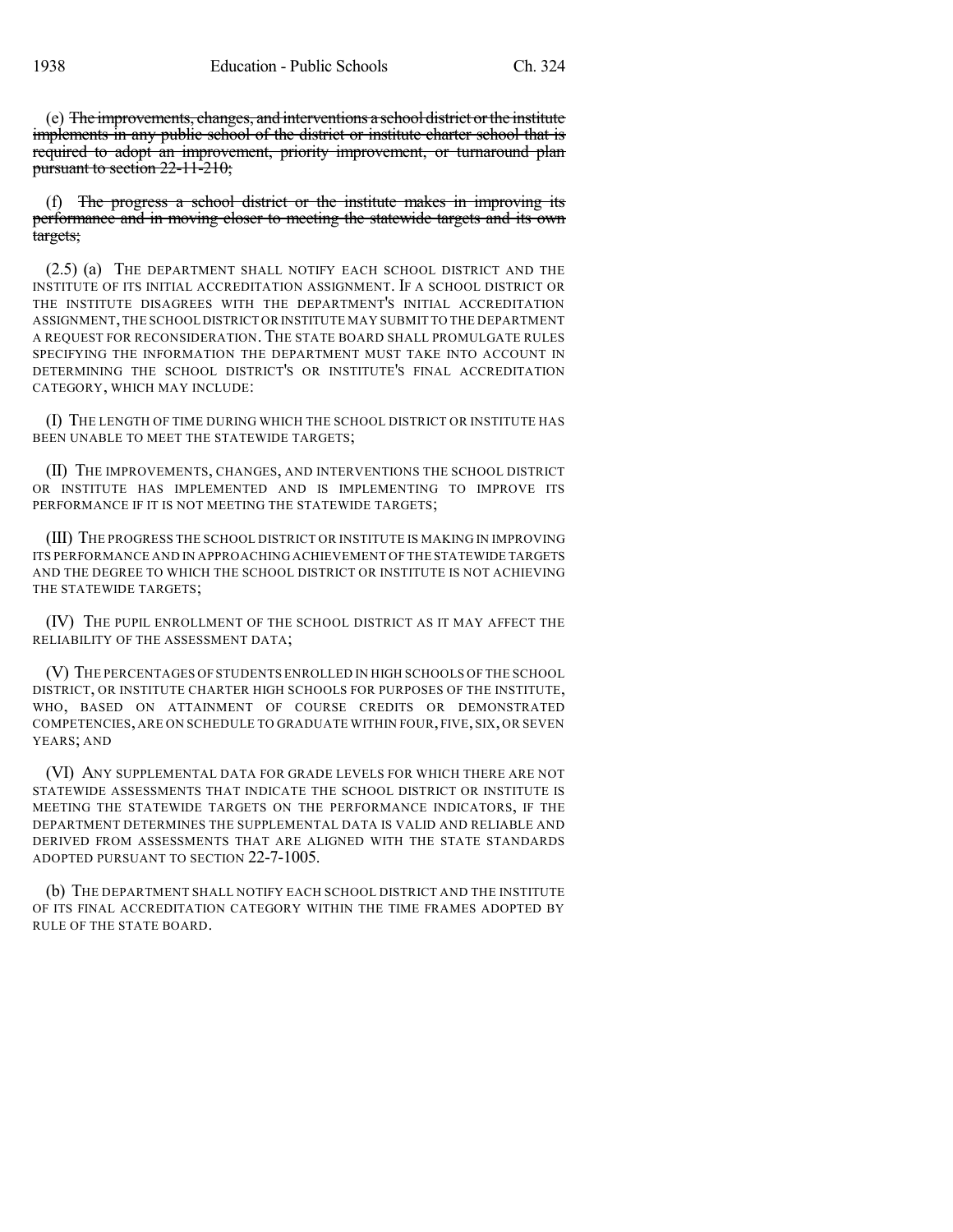(4) (a) The state board by rule shall specify how long a school district or the institute may remain in an accreditation category that is below accredited; except that the state board shall not allow a school district or the institute to remain at accredited with priority improvement plan or below for longer than a total of five consecutive school years before removing the school district's or the institute's accreditation as provided in section 22-11-209 BEGINNING WITH THE 2018-19 SCHOOL YEAR, IF A SCHOOL DISTRICT OR THE INSTITUTE PERFORMS AT A LEVEL THAT RESULTS IN BEING ACCREDITED WITH PRIORITY IMPROVEMENT PLAN OR LOWER FOR TWO CONSECUTIVE YEARS FOLLOWED BY THREE CONSECUTIVE OR NONCONSECUTIVE YEARS, RESULTING IN A TOTAL OF FIVE YEARS OF PERFORMANCE AT SUCH A LEVEL, THE STATE BOARD SHALL REQUIRE THE SCHOOL DISTRICT OR INSTITUTE TO TAKE SIGNIFICANT ACTION AS PROVIDED IN SECTION 22-11-209; EXCEPT THAT, BEFORE THE FIVE YEARS HAVE ACCUMULATED, IF THE SCHOOL DISTRICT OR INSTITUTE PERFORMS FOR AT LEAST TWO CONSECUTIVE YEARS AT A LEVEL THAT RESULTS IN BEING ACCREDITED WITH IMPROVEMENT PLAN OR HIGHER, THE FIVE YEARS STOP ACCUMULATING UNLESS THE SCHOOL DISTRICT OR INSTITUTE AGAIN PERFORMS AT A LEVEL THAT RESULTS IN BEING ACCREDITED WITH PRIORITY IMPROVEMENT PLAN OR LOWER FOR TWO CONSECUTIVE YEARS, AT WHICH TIME THE SCHOOL DISTRICT OR INSTITUTE IS AGAIN IN THE FIRST TWO OF THE FIVE YEARS. FOR THE TIME DURING WHICH THE FIVE YEARS OF PERFORMANCE ARE ACCUMULATING, A SCHOOL DISTRICT OR THE INSTITUTE IS ON PERFORMANCE WATCH.

(5) NOTWITHSTANDING ANY PROVISION OF SUBSECTION (4)(a) OF THIS SECTION OR SECTION 22-11-209 (2)(a) TO THE CONTRARY, AT THE REQUEST OF A SCHOOL DISTRICT, IN CONSULTATION WITH THE DISTRICT ACCOUNTABILITY COMMITTEE, OR THE INSTITUTE, THE STATE BOARD MAY DIRECT THE SCHOOL DISTRICT OR INSTITUTE TO TAKE SIGNIFICANT ACTIONS AS PROVIDED IN SECTION 22-11-209 EVEN THOUGH THE SCHOOL DISTRICT OR INSTITUTE HAS NOT COMPLETED THE FIVE YEARS OF PERFORMANCE WATCH. IF THE STATE BOARD REQUIRES THE SCHOOL DISTRICT OR INSTITUTE TO TAKE SIGNIFICANT ACTIONS, THE SCHOOL DISTRICT OR INSTITUTE IS SUBJECT TO THE PROVISIONS OF SECTION 22-11-209 (3.5).

(6) THE PRIORITY IMPROVEMENT OR TURNAROUND PLAN THAT A SCHOOL DISTRICT OR THE INSTITUTE ADOPTS FOR THE FOURTH YEAR IN WHICH THE SCHOOL DISTRICT OR INSTITUTE IS ON PERFORMANCE WATCH MUST INCLUDE A GENERAL EXPLANATION FOR HOW THE SCHOOL DISTRICT OR INSTITUTE MAY PUT INTO EFFECT EACH OF THE ACTIONS DESCRIBED IN SECTION  $22-11-209$   $(2)(a)(I)$  for a school district or SECTION  $22-11-209(2)(a)(II)$  for the institute.

**SECTION 2.** In Colorado Revised Statutes, 22-11-208, **amend** (3) introductory portion; **repeal** (1.7); and **add** (2.5) as follows:

**22-11-208. Accreditation - annual review - supports and interventions rules.** (1.7) As part of the presentation to the joint education committee required by section 2-7-203, C.R.S., in 2015, the department shall report progress in using the assessment results received pursuant to section 22-7-1006.3 to calculate fairly and in a timely manner each school district's and the institute's achievement of the performance indicators. The department shall recommend to the joint education committee whether the provisions of subsection (1.5) of this section should be extended to apply in subsequent school years.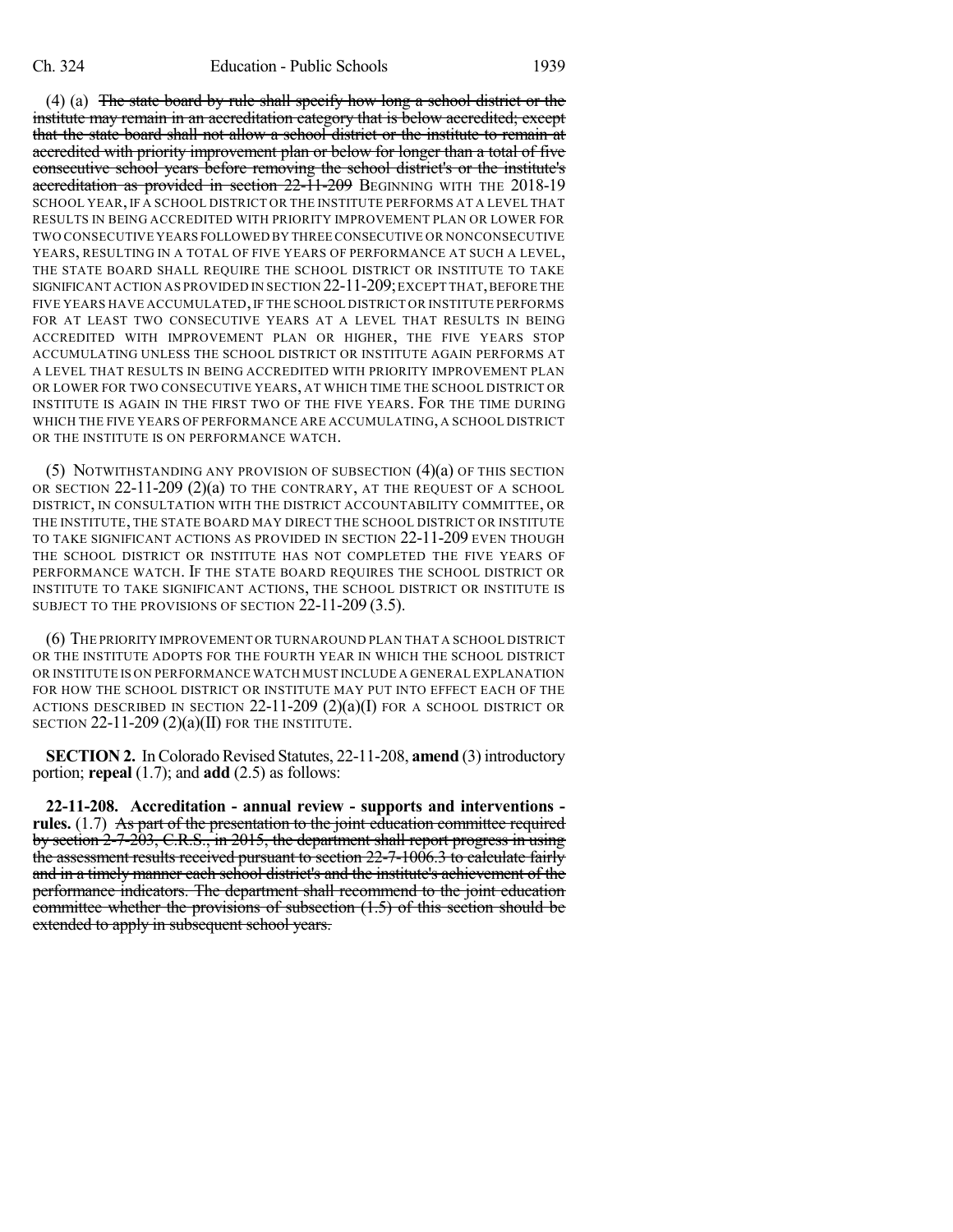(2.5) IN ADDITION TO THE TECHNICAL ASSISTANCE AND SUPPORT DESCRIBED IN SUBSECTION (2)OF THIS SECTION,THE DEPARTMENT SHALL MAKE AVAILABLE TO THE DIRECTORS OF THE LOCAL SCHOOL BOARD OF A SCHOOL DISTRICT THAT IS ACCREDITED WITH IMPROVEMENT PLAN OR LOWER, OR THAT INCLUDES A PUBLIC SCHOOL THAT IS REQUIRED TO ADOPT A PRIORITY IMPROVEMENT OR TURNAROUND PLAN, TRAINING IN SCHOOL DISTRICT AND PUBLIC SCHOOL GOVERNANCE AND TURNAROUND BEST PRACTICES. THE DEPARTMENT SHALL ALSO MAKE AVAILABLE INFORMATIONAL MATERIALS AND TRAINING OPPORTUNITIES FOR PARENTS, SCHOOL PERSONNEL, AND MEMBERS OF THE AFFECTED DISTRICT ACCOUNTABILITY COMMITTEE AND SCHOOL ACCOUNTABILITY COMMITTEE.

(3) The commissioner may assign the state review panel to critically evaluate a school district's priority improvement plan OR TURNAROUND PLAN or the institute's priority improvement plan The commissioner shall assign the state review panel to critically evaluate a school district's turnaround plan or the institute's turnaround plan OR TURNAROUND PLAN. THE COMMISSIONER MAY REQUIRE THE STATE REVIEW PANEL TO CONDUCT ONE OR MORE ON-SITE VISITS AS PART OF EVALUATING A SCHOOL DISTRICT'S OR THE INSTITUTE'S PRIORITY IMPROVEMENT OR TURNAROUND PLAN. Based on its evaluation, the state review panel shall report to the commissioner, and the state board, AND THE AFFECTED LOCAL SCHOOL BOARD OR INSTITUTE BOARD recommendations concerning:

**SECTION 3.** In Colorado Revised Statutes, 22-11-209, **amend** (2)(a) introductory portion, (2)(a)(I)(A), (2)(a)(I)(B), (2)(a)(II)(A), (3), and (4); **repeal**  $(1)(a)$  and  $(1)(b)$ ; and **add**  $(2)(a)(I)(A.5)$ ,  $(2)(a)(II)(A.5)$ , and  $(3.5)$  as follows:

**22-11-209. Removal of accreditation - recommended actions - review appeal - rules.** (1) The department may recommend to the commissioner and the state board that the state board remove a school district's or the institute's accreditation if:

(a) The school district or the institute is accredited with turnaround plan and the department determines that the school district or the institute has failed to make substantial progress under its turnaround plan; or

(b) The school district or the institute has been in the accredited with priority improvement plan category or lower for five consecutive school years; or

 $(2)$  (a) If the department recommends removing accreditation pursuant to this section A SCHOOL DISTRICT OR THE INSTITUTE IS ACCREDITED WITH A TURNAROUND PLAN AND THE DEPARTMENT DETERMINES THAT THE SCHOOL DISTRICT OR INSTITUTE HAS FAILED TO MAKE SUBSTANTIAL PROGRESS UNDER ITS TURNAROUND PLAN, OR IF THE SCHOOL DISTRICT OR INSTITUTE HAS BEEN ON PERFORMANCE WATCH FOR THE FULL FIVE YEARS, the commissioner shall assign the state review panel to critically evaluate the school district's or the institute's performance and to recommend one or more of the following actions:

(I) If the recommendation applies to a school district:

(A) That the school district be reorganized pursuant to article  $30$  of this title, which reorganization may include consolidation SCHOOL DISTRICT'S ACCREDITATION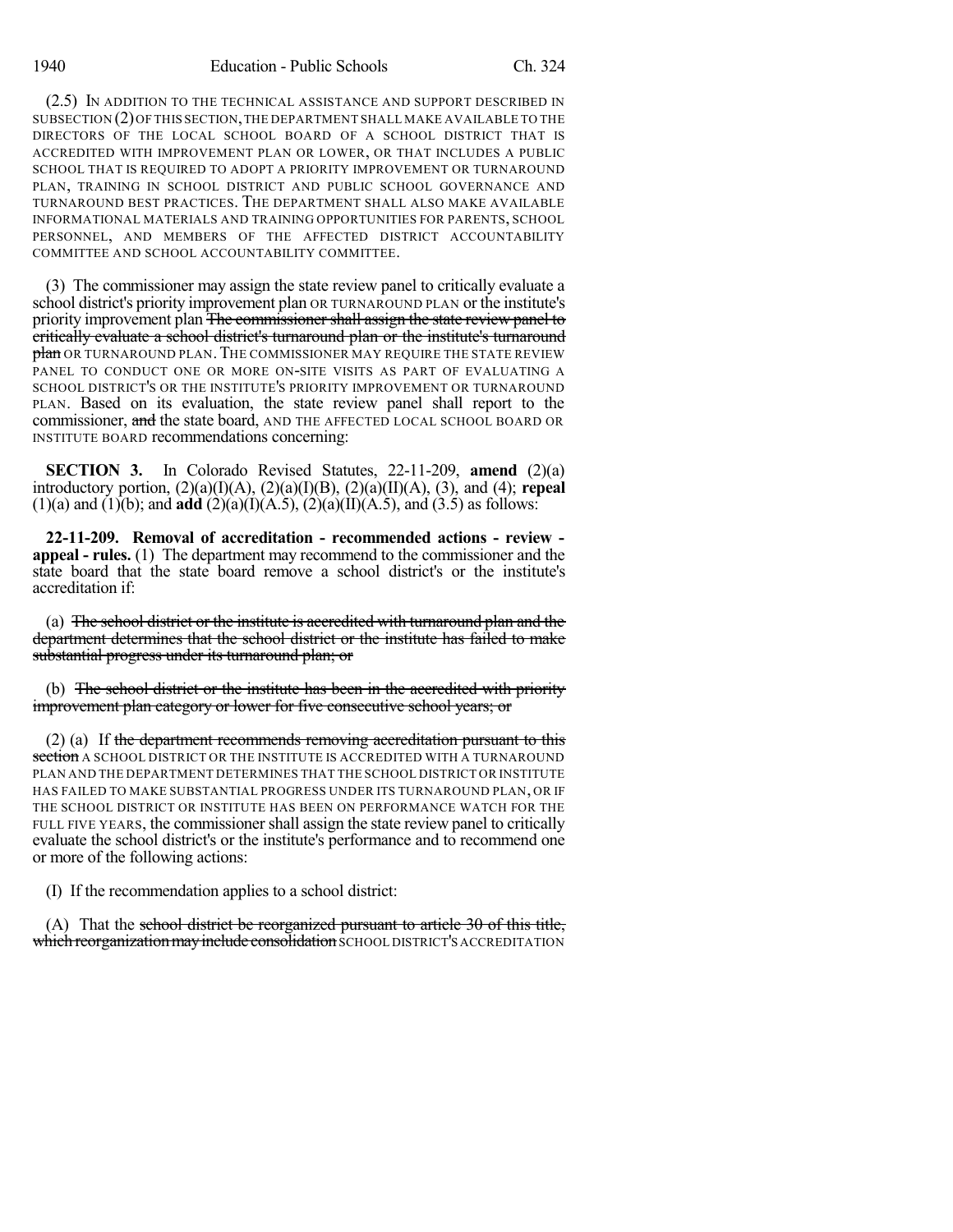BE REMOVED;

(A.5) THAT THE SCHOOL DISTRICT BE REORGANIZED PURSUANT TO ARTICLE 30 OF THIS TITLE 22, WHICH REORGANIZATION MAY INCLUDE CONSOLIDATION;

(B) That a private or public entity, with the agreement of the school district, take over SERVE AS A LEAD PARTNER IN THE management of the school district or **management of** PARTIALLY OR WHOLLY MANAGE one or more of the district public schools. THE LOCAL SCHOOL BOARD AND THE DEPARTMENT SHALL ENSURE THAT THE PRIVATE OR PUBLIC ENTITY USES RESEARCH-BASED STRATEGIES AND HAS A PROVEN RECORD OF SUCCESS WORKING WITH SCHOOL DISTRICTS AND SCHOOLS UNDER SIMILAR CIRCUMSTANCES.

(II) If the recommendation applies to the institute:

(A) That the institute board be abolished and that the governor appoint a new **institute board pursuant to section 22-30.5-505** INSTITUTE'S ACCREDITATION BE REMOVED;

(A.5) THAT THE INSTITUTE BOARD BE ABOLISHED AND THAT THE GOVERNOR APPOINT A NEW INSTITUTE BOARD PURSUANT TO SECTION 22-30.5-505;

(3) Based on AFTER CONSIDERING the recommendations of the department, the commissioner and the state review panel, the state board shall determine whether to remove a school district's or the institute's accreditation. If the state board removes a school district's orthe institute's accreditation, the state board shall notify the school district or the institute of the actions the school district or the institute is required to take After the school district or the institute takes the required actions AND DIRECT THE LOCAL SCHOOL BOARD OR THE INSTITUTE BOARD ACCORDINGLY. IF A SCHOOL DISTRICT'S OR THE INSTITUTE'S ACCREDITATION IS REMOVED AND THE DISTRICT OR THE INSTITUTE IS REORGANIZED AND TAKES ANY OTHER ACTIONS DIRECTED BY THE STATE BOARD, the state board shall reinstate the school district's or the institute's accreditation at the accreditation category deemed appropriate by the state board.

(3.5)(a) SO LONG AS A SCHOOL DISTRICT OR THE INSTITUTE PERFORMS AT A LEVEL THATRESULTS IN BEING ACCREDITED WITH PRIORITY IMPROVEMENT PLAN OR LOWER, AFTER THE STATE BOARD INITIALLY DIRECTS THE SCHOOL DISTRICT OR INSTITUTE TO TAKE ACTION AS DESCRIBED IN SUBSECTIONS (2) AND (3) OF THIS SECTION, THE COMMISSIONER MAY IN ANY YEAR, BUT SHALL EVERY TWO YEARS, ASSIGN THE STATE REVIEW PANEL TO CRITICALLY EVALUATE THE SCHOOL DISTRICT'S OR THE INSTITUTE'S PERFORMANCE AND RECOMMEND ONE OR MORE OF THE ACTIONS DESCRIBED IN SUBSECTION (2)(a) OF THIS SECTION. IN EVALUATING THE SCHOOL DISTRICT'S OR INSTITUTE'S PERFORMANCE AND RECOMMENDING ACTIONS,THE STATE REVIEW PANEL SHALL CONSIDER THE CRITERIA SPECIFIED IN SUBSECTION  $(2)(b)$  OF THIS SECTION.THE STATE BOARD SHALL CONSIDER THE RECOMMENDATIONS OF THE STATE REVIEW PANEL, THE ACTIONS THAT THE SCHOOL DISTRICT OR INSTITUTE WAS PREVIOUSLY DIRECTED TO TAKE, THE FIDELITY WITH WHICH THE DISTRICT OR INSTITUTE HAS IMPLEMENTED THE DIRECTED ACTIONS, AND WHETHER THE AMOUNT OF TIME THAT THE SCHOOL DISTRICT OR INSTITUTE HAS HAD TO IMPLEMENT THE ACTIONS IS REASONABLY SUFFICIENT TO ACHIEVE RESULTS. THE STATE BOARD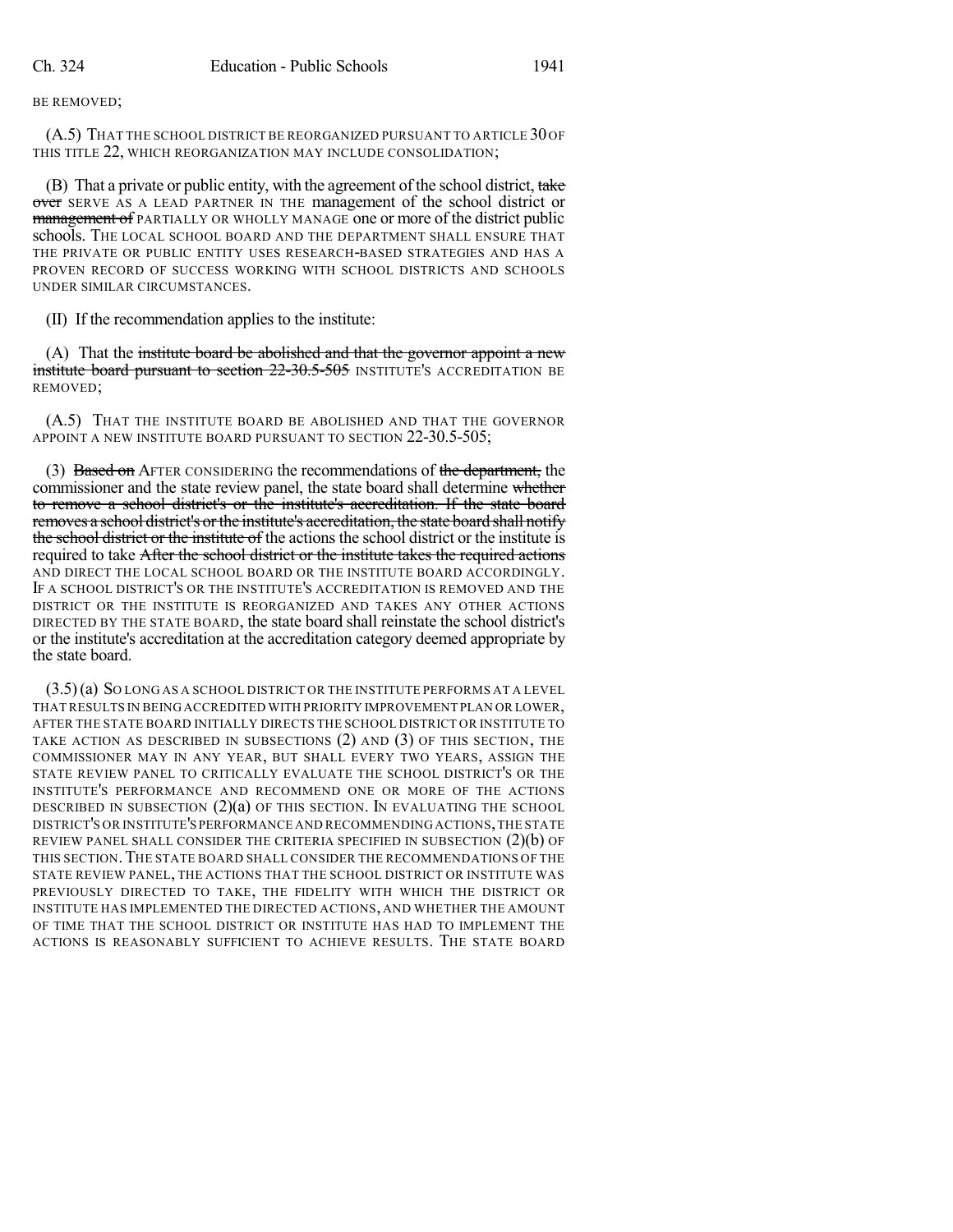SHALL EITHER REQUIRE THE SCHOOL DISTRICT OR INSTITUTE TO CONTINUE THE PREVIOUSLY DIRECTED ACTIONS OR DIRECT THE SCHOOL DISTRICT OR INSTITUTE TO UNDERTAKE ADDITIONAL OR DIFFERENT ACTIONS AS PROVIDED IN SUBSECTIONS (2) AND (3) OF THIS SECTION.

(b) NOTWITHSTANDING ANY PROVISION OF SUBSECTION  $(3.5)(a)$  OF THIS SECTION TO THE CONTRARY, A SCHOOL DISTRICT OR THE INSTITUTE REMAINS SUBJECT TO THE PROVISIONS OF THIS SUBSECTION (3.5) UNTIL THE SCHOOL DISTRICT OR INSTITUTE PERFORMS AT A LEVEL THAT RESULTS IN BEING ACCREDITED WITH IMPROVEMENT PLAN OR HIGHER FOR TWO CONSECUTIVE SCHOOL YEARS.

(4) (a) The state board shall promulgate rules for the implementation of this section, including but not limited to procedures to ensure a school district's or the institute's right to appeal to the state board before the state board takes final action to remove the school district's orthe institute's accreditation pursuant to thissection.

(b) IN PROMULGATING RULES CONCERNING THE TIMELINE BY WHICH THE STATE BOARD DIRECTS AND A SCHOOL DISTRICT OR THE INSTITUTE PUTS INTO EFFECT ONE OR MORE OF THE ACTIONS DESCRIBED IN SUBSECTION  $(2)(a)$  OF THIS SECTION, THE STATE BOARD SHALL ENSURE THAT THE TIMELINE IS DESIGNED TO ALLOW THE SCHOOL DISTRICT OR INSTITUTE TO REASONABLY PUT INTO EFFECT ANY OF THE ACTIONS DESCRIBED IN SUBSECTION  $(2)(a)$  OF THIS SECTION BY THE BEGINNING OF THE SCHOOL YEAR IMMEDIATELY FOLLOWING THE SCHOOL YEAR IN WHICH THE STATE BOARD DIRECTS THE ACTION.

**SECTION 4.** In Colorado Revised Statutes,  $22-11-210$ , **amend**  $(1)(a)$ ,  $(1)(d)(I)$ , (4)introductory portion,(5)(a)introductory portion, and (5)(a)(I); **repeal**(2.7); and **add** (1)(a.5), (1)(a.6), (1)(d.5), (5)(d), (5)(e), and (5.5) as follows:

**22-11-210. Public schools - annual review - plans - supports and interventions - rules.** (1) (a) The state board shall promulgate rules establishing objective, measurable criteria that the department shall apply in recommending to the state board that a public school shall implement a performance, improvement, priority improvement, or turnaround plan or that a public schoolshall be subject to restructuring. In promulgating the rules, the state board shall place the greatest emphasis on attainment of the performance indicators. In addition, the rules shall, at a minimum, take into consideration:

(I) A public school's level of attainment of the statewide and school district or institute targets on the performance indicators and the public school's level of attainment of its own annual targets;

(II) A public school's level of attainment of the performance indicators compared with statewide attainment of the performance indicators;

(III) The length of time during which a public school has been unable to meet the statewide targets, the school district or institute targets, or its own targets;

(IV) The improvements, changes, and interventions a public school implements to improve its performance if it is not meeting the statewide targets, the school district or institute targets, or its own targets; and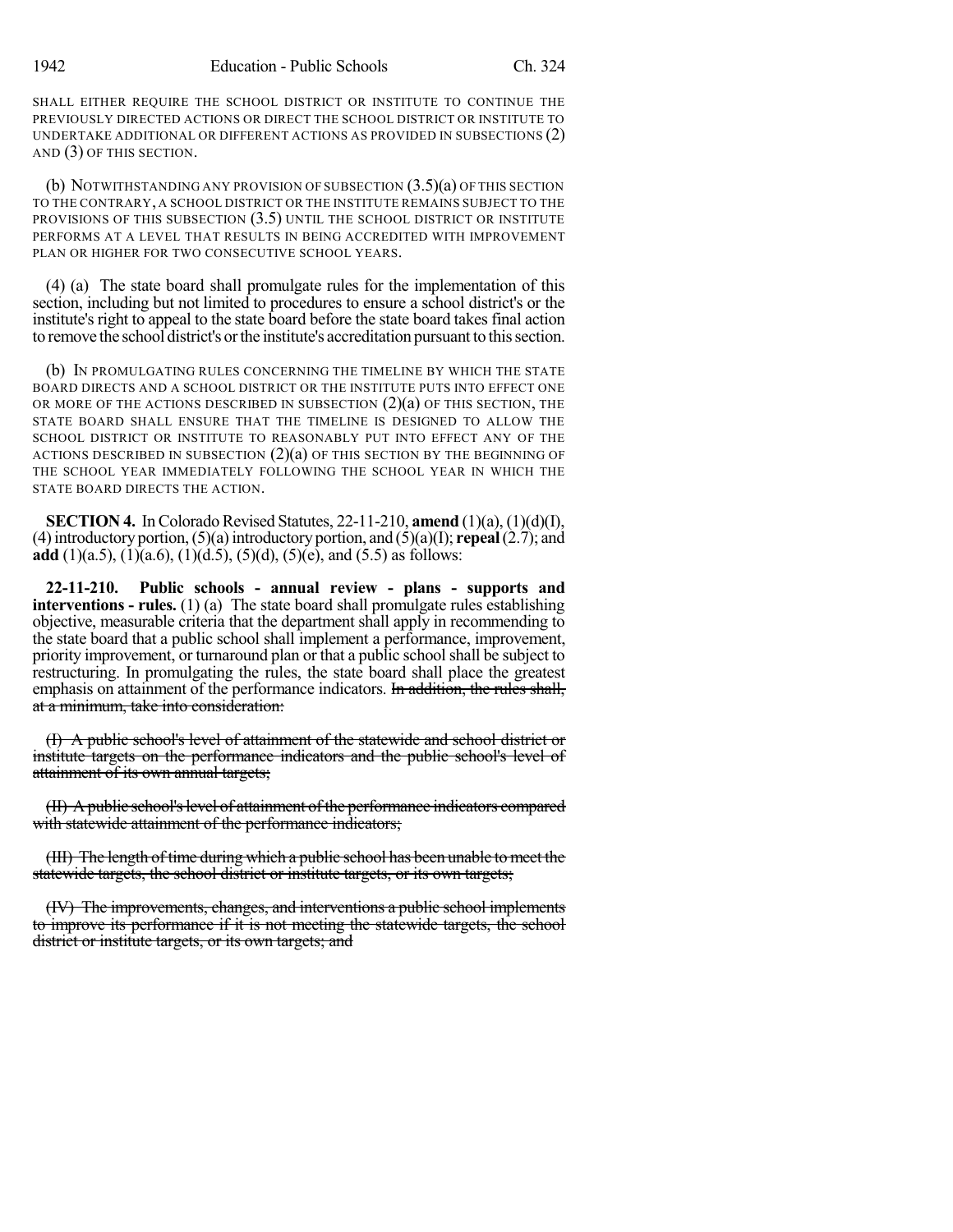(V) The progress a public school makes in improving its performance and in moving closer to meeting the statewide targets, the school district or institute targets, and its own targets.

(a.5) THE DEPARTMENT SHALL NOTIFY EACH SCHOOL DISTRICT AND THE INSTITUTE OF THE INITIAL RECOMMENDATION OF THE TYPE OF PLAN THAT EACH DISTRICT PUBLIC SCHOOL OR INSTITUTE CHARTER SCHOOL MUST ADOPT. IF A SCHOOL DISTRICT OR THE INSTITUTE DISAGREES WITH ONE OR MORE OF THE DEPARTMENT'S INITIAL PLAN RECOMMENDATIONS,THE SCHOOL DISTRICT OR INSTITUTE MAY SUBMIT TO THE DEPARTMENT A REQUEST FOR RECONSIDERATION. THE STATE BOARD SHALL PROMULGATE RULES SPECIFYING THE INFORMATION THE DEPARTMENT MUST TAKE INTO ACCOUNT IN DETERMINING THE FINAL PLAN RECOMMENDATION, WHICH MAY INCLUDE:

(I) THE LENGTH OF TIME DURING WHICH THE PUBLIC SCHOOL HAS BEEN UNABLE TO MEET THE STATEWIDE TARGETS;

(II) THE IMPROVEMENTS,CHANGES,AND INTERVENTIONS THE PUBLIC SCHOOL HAS IMPLEMENTED AND IS IMPLEMENTING TO IMPROVE ITS PERFORMANCE IF IT IS NOT MEETING THE STATEWIDE TARGETS;

(III) THE PROGRESS THE PUBLIC SCHOOL IS MAKING IN IMPROVING ITS PERFORMANCE AND IN APPROACHING ACHIEVEMENT OF THE STATEWIDE TARGETS AND THE DEGREE TO WHICH THE PUBLIC SCHOOL IS NOT ACHIEVING THE STATEWIDE TARGETS;

(IV) THE PERCENTAGE OF GRADE LEVELS WITHIN THE PUBLIC SCHOOL THAT ARE REQUIRED TO TAKE STATEWIDE ASSESSMENTS;

(V) THE PUPIL ENROLLMENT OF THE PUBLIC SCHOOL AS IT MAY AFFECT THE RELIABILITY OF THE ASSESSMENT DATA;

(VI) FOR A HIGH SCHOOL,THE PERCENTAGES OF STUDENTS ENROLLED IN THE HIGH SCHOOL WHO, BASED ON ATTAINMENT OF COURSE CREDITS OR DEMONSTRATED COMPETENCIES, ARE ON SCHEDULE TO GRADUATE WITHIN FOUR, FIVE, SIX, OR SEVEN YEARS; AND

(VII) ANY SUPPLEMENTAL DATA FOR GRADE LEVELS FOR WHICH THERE ARE NOT STATEWIDE ASSESSMENTS THAT INDICATE THE PUBLIC SCHOOL IS MEETING THE STATEWIDE TARGETS ON THE PERFORMANCE INDICATORS, IF THE DEPARTMENT DETERMINES THE SUPPLEMENTAL DATA IS VALID AND RELIABLE AND DERIVED FROM ASSESSMENTS THAT ARE ALIGNED WITH THE STATE STANDARDS ADOPTED PURSUANT TO SECTION 22-7-1005.

(a.6) THE DEPARTMENT SHALL NOTIFY EACH SCHOOL DISTRICT AND THE INSTITUTE OF THE FINAL PLAN RECOMMENDATIONS FOR EACH DISTRICT PUBLIC SCHOOL OR INSTITUTE CHARTER SCHOOL WITHIN THE TIME FRAMES ADOPTED BY RULE OF THE STATE BOARD.

(d) (I) The state board by rule shall specify how long a public school may implement an improvement, priority improvement, or turnaround plan; except that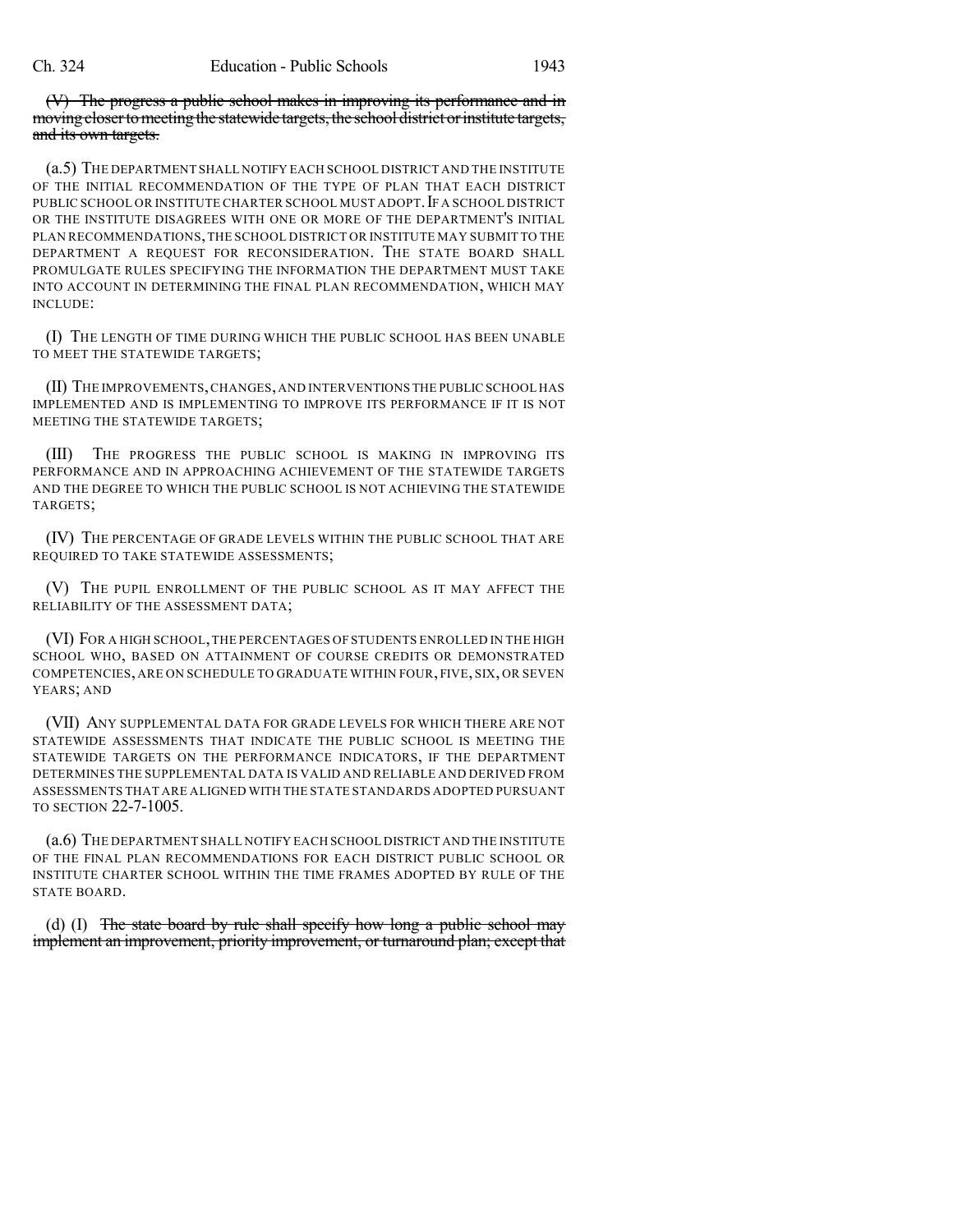the state board shall not allow a public school to continue implementing a priority improvement or turnaround plan for longer than a combined total of five consecutive school years before requiring the school district or the institute to restructure or close the public school BEGINNING WITH THE 2018-19 SCHOOL YEAR, IF A PUBLIC SCHOOL PERFORMS AT A LEVEL THAT RESULTS IN BEING REQUIRED TO ADOPT A PRIORITY IMPROVEMENT OR TURNAROUND PLAN FOR TWO CONSECUTIVE YEARS FOLLOWED BY THREE CONSECUTIVE OR NONCONSECUTIVE YEARS, RESULTING IN A TOTAL OF FIVE YEARS OF PERFORMANCE AT SUCH A LEVEL, THE STATE BOARD SHALL REQUIRE THE SCHOOL DISTRICT, FOR A PUBLIC SCHOOL OF THE SCHOOL DISTRICT, OR THE INSTITUTE, FOR AN INSTITUTE CHARTER SCHOOL, TO TAKE ONE OF THE ACTIONS DESCRIBED IN SUBSECTION  $(5)(a)$  OF THIS SECTION; EXCEPT THAT, IF, BEFORE THE FIVE YEARS HAVE ACCUMULATED, THE PUBLIC SCHOOL PERFORMS FOR AT LEAST TWO CONSECUTIVE YEARS AT A LEVEL THAT RESULTS IN THE PUBLIC SCHOOL BEING REQUIRED TO ADOPT AN IMPROVEMENT OR PERFORMANCE PLAN, THE FIVE YEARS STOP ACCUMULATING UNLESS THE PUBLIC SCHOOL AGAIN PERFORMS AT A LEVEL THAT RESULTS IN BEING REQUIRED TO ADOPT A PRIORITY IMPROVEMENT OR TURNAROUND PLAN FOR TWO CONSECUTIVE YEARS, AT WHICH TIME THE PUBLIC SCHOOL IS AGAIN IN THE FIRST TWO OF THE FIVE YEARS. FOR THE TIME DURING WHICH THE FIVE YEARS OF PERFORMANCE ARE ACCUMULATING, A PUBLIC SCHOOL IS ON PERFORMANCE WATCH.

(d.5) NOTWITHSTANDING ANY PROVISION OF SUBSECTION  $(1)(d)(I)$  OF THIS SECTION TO THE CONTRARY, AT THE REQUEST OF THE SCHOOL DISTRICT, IN CONSULTATION WITH THE AFFECTED SCHOOL ACCOUNTABILITY COMMITTEE AND,IN THE CASE OF A DISTRICT CHARTER SCHOOL, WITH THE CONSENT OF THE GOVERNING BOARD OF THE DISTRICT CHARTER SCHOOL, OR THE INSTITUTE, WITH THE CONSENT OF THE GOVERNING BOARD, AND IN CONSULTATION WITH THE SCHOOL ACCOUNTABILITY COMMITTEE, OF THE AFFECTED INSTITUTE CHARTER SCHOOL, THE STATE BOARD MAY DIRECT THE SCHOOL DISTRICT, FOR A PUBLIC SCHOOL OF THE SCHOOL DISTRICT, OR THE INSTITUTE, FOR AN INSTITUTE CHARTER SCHOOL, TO TAKE ONE OF THE ACTIONS DESCRIBED IN SUBSECTION  $(5)(a)$  OF THIS SECTION EVEN THOUGH THE PUBLIC SCHOOL HAS NOT COMPLETED THE FIVE YEARS OF PERFORMANCE WATCH. IF THE STATE BOARD REQUIRES THE SCHOOL DISTRICT OR INSTITUTE TO TAKE ONE OF THE ACTIONS DESCRIBED IN SUBSECTION  $(5)(a)$  OF THIS SECTION, THE PUBLIC SCHOOL IS SUBJECT TO THE PROVISIONS OF SUBSECTION (5.5) OF THIS SECTION.

(2.7) As part of the presentation to the joint education committee required by section 2-7-203, C.R.S., in 2015, the department shall report progress in using the assessment results received pursuant to section 22-7-1006.3 to calculate fairly and in a timely manner each public school's achievement of the performance indicators. The department shall recommend to the joint education committee whether the provisions of subsection (2.5) of this section should be extended to apply in subsequent school years.

(4) The commissioner may assign the state review panel to critically evaluate a public school's priority improvement plan and shall assign the state review panel to critically evaluate a public school's OR turnaround plan. THE COMMISSIONER MAY REQUIRE THE STATE REVIEW PANEL TO CONDUCT ONE OR MORE ON-SITE VISITS AS PART OF EVALUATING A PUBLIC SCHOOL'S PLAN. Based on its evaluation, the state review panel shall report to the commissioner, and the state board, AND THE LOCAL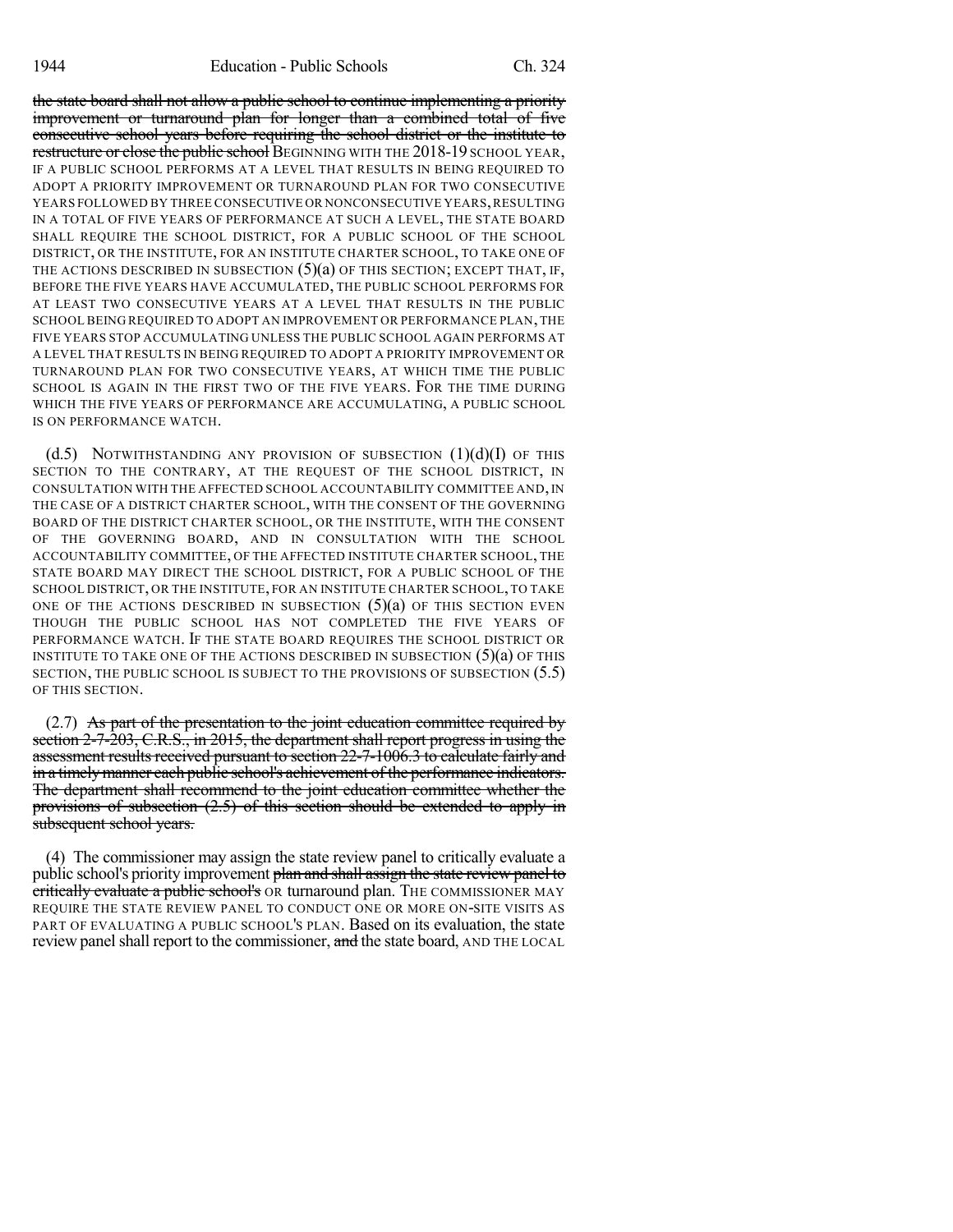SCHOOL BOARD OR THE INSTITUTE recommendations concerning:

(5) (a) If a public school fails to make adequate progress under its turnaround plan or continues to operate under a priority improvement or turnaround plan for a combined total of five consecutive school years ON PERFORMANCE WATCH FOR THE FULL FIVE YEARS, the commissioner shall assign the state review panel to critically evaluate the public school's performance, and WHICH EVALUATION MUST INCLUDE AT LEAST ONE ON-SITE VISIT TO THE PUBLIC SCHOOL. UPON COMPLETING THE EVALUATION, THE STATE REVIEW PANEL SHALL determine whether to recommend:

(I) With regard to a district public school that is not a charter school, that the district public school should be PARTIALLY OR WHOLLY managed by a private or public entity other than the school district. THE LOCAL SCHOOL BOARD AND THE DEPARTMENT SHALL ENSURE THAT THE PRIVATE OR PUBLIC ENTITY USES RESEARCH-BASED STRATEGIES AND HAS A PROVEN RECORD OF SUCCESS WORKING WITH SCHOOLS UNDER SIMILAR CIRCUMSTANCES.

(d) THE PRIORITY IMPROVEMENT OR TURNAROUND PLAN THAT A PUBLIC SCHOOL ADOPTS FOR THE FOURTH YEAR IN WHICH THE PUBLIC SCHOOL IS ON PERFORMANCE WATCH MUST INCLUDE A GENERAL EXPLANATION FOR HOW THE SCHOOL DISTRICT, FOR A DISTRICT PUBLIC SCHOOL, OR THE INSTITUTE, FOR AN INSTITUTE CHARTER SCHOOL, MAY PUT INTO EFFECT EACH OF THE ACTIONS DESCRIBED IN SUBSECTION (5)(a) OF THIS SECTION AS THEY PERTAIN TO A DISTRICT PUBLIC SCHOOL, DISTRICT CHARTER SCHOOL, OR INSTITUTE CHARTER SCHOOL.

(e) IN PROMULGATING RULES CONCERNING THE TIMELINE BY WHICH THE STATE BOARD DIRECTS AND A SCHOOL DISTRICT, FOR A DISTRICT PUBLIC SCHOOL, OR THE INSTITUTE, FOR AN INSTITUTE CHARTER SCHOOL, PUTS INTO EFFECT ONE OR MORE OF THE ACTIONS DESCRIBED IN SUBSECTION  $(5)(a)$  OF THIS SECTION, THE STATE BOARD SHALL ENSURE THAT THE TIMELINE IS DESIGNED TO ALLOW THE SCHOOL DISTRICT OR INSTITUTE TO REASONABLY PUT INTO EFFECT ANY OF THE ACTIONS DESCRIBED IN SUBSECTION  $(5)(a)$  OF THIS SECTION BY THE BEGINNING OF THE SCHOOL YEAR IMMEDIATELY FOLLOWING THE SCHOOL YEAR IN WHICH THE STATE BOARD DIRECTS THE ACTION.

(5.5) (a) SO LONG AS A PUBLIC SCHOOL PERFORMS AT A LEVEL THAT RESULTS IN BEING REQUIRED TO IMPLEMENT A PRIORITY IMPROVEMENT OR TURNAROUND PLAN, AFTER THE STATE BOARD INITIALLY DIRECTS THE LOCAL SCHOOL BOARD OR INSTITUTE BOARD TO TAKE ACTION AS PROVIDED IN SUBSECTION  $(5)(b)$  of this SECTION, THE COMMISSIONER MAY IN ANY YEAR, BUT SHALL EVERY TWO YEARS, ASSIGN THE STATE REVIEW PANEL TO CRITICALLY EVALUATE THE PUBLIC SCHOOL'S PERFORMANCE AND RECOMMEND ONE OR MORE OF THE ACTIONS DESCRIBED IN SUBSECTION (5)(a) OF THIS SECTION. IN EVALUATING THE PUBLIC SCHOOL'S PERFORMANCE AND RECOMMENDING ACTIONS, THE STATE REVIEW PANEL SHALL CONSIDER THE CRITERIA SPECIFIED IN SUBSECTION (4) OF THIS SECTION. THE STATE BOARD SHALL CONSIDER THE RECOMMENDATIONS OFTHE STATE REVIEW PANEL,THE ACTIONS THAT THE LOCAL SCHOOL BOARD OR INSTITUTE BOARD WAS PREVIOUSLY DIRECTED TO TAKE WITH REGARD TO THE PUBLIC SCHOOL,THE FIDELITY WITH WHICH THE SCHOOL DISTRICT OR INSTITUTE AND THE PUBLIC SCHOOL HAVE IMPLEMENTED THE DIRECTED ACTIONS, AND WHETHER THE AMOUNT OF TIME THAT THE SCHOOL DISTRICT OR INSTITUTE AND THE PUBLIC SCHOOL HAVE HAD TO IMPLEMENT THE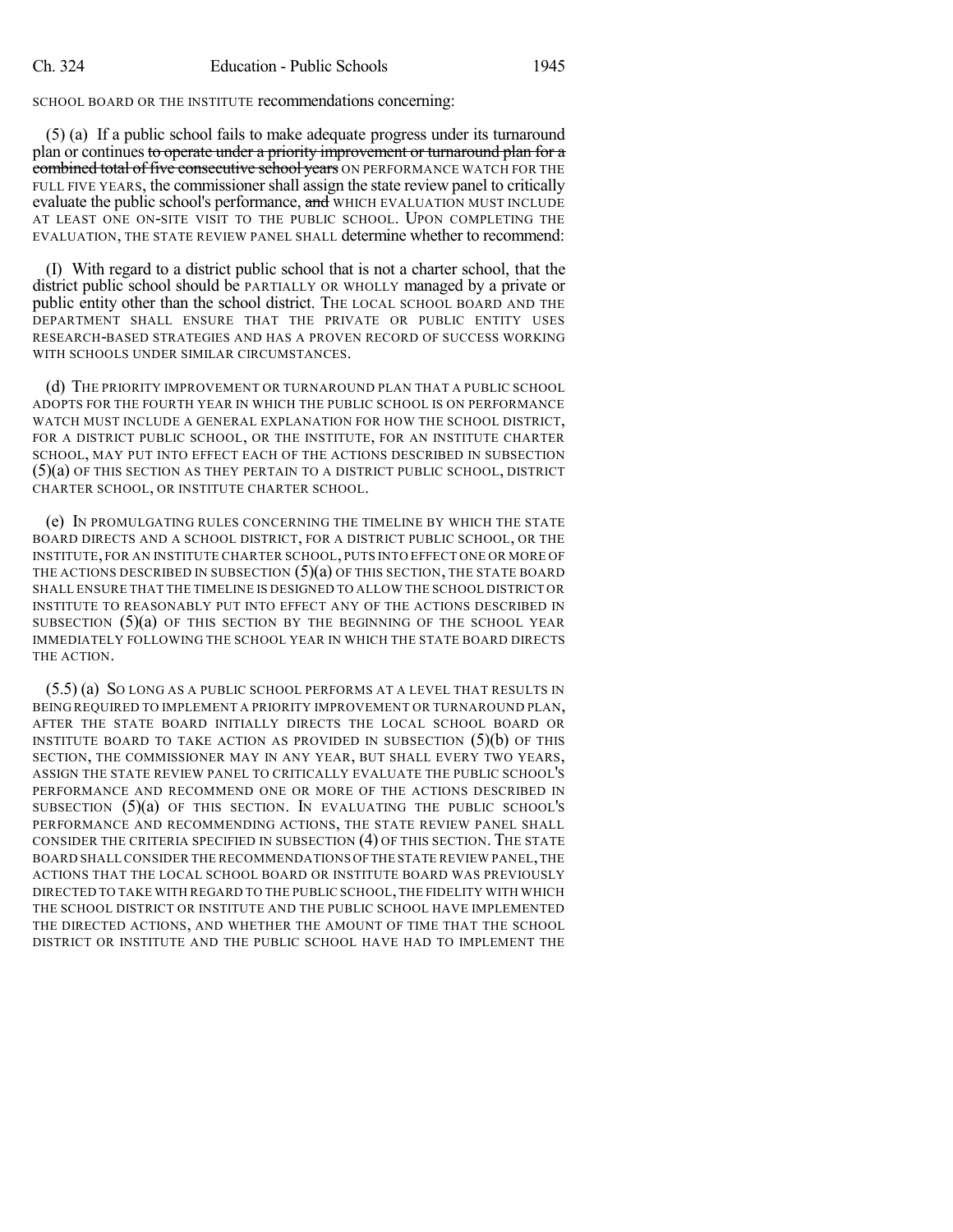ACTIONS IS REASONABLY SUFFICIENT TO ACHIEVE RESULTS. THE STATE BOARD SHALL EITHER REQUIRE THE LOCAL SCHOOL BOARD OR INSTITUTE BOARD TO CONTINUE THE PREVIOUSLY DIRECTED ACTIONS OR DIRECT THE LOCAL SCHOOL BOARD OR INSTITUTE BOARD TO UNDERTAKE ADDITIONAL OR DIFFERENT ACTIONS AS PROVIDED IN SUBSECTION  $(5)(b)$  OF THIS SECTION.

(b) NOTWITHSTANDING ANY PROVISION OF SUBSECTION (5.5)(a) OF THIS SECTION TO THE CONTRARY, A PUBLIC SCHOOL REMAINS SUBJECT TO THE PROVISIONS OF THIS SUBSECTION (5.5) UNTIL THE PUBLIC SCHOOL PERFORMS AT A LEVEL THAT RESULTS IN BEING REQUIRED TO IMPLEMENT AN IMPROVEMENT OR PERFORMANCE PLAN FOR TWO CONSECUTIVE SCHOOL YEARS.

**SECTION 5.** In Colorado Revised Statutes, **add** 22-11-211 as follows:

**22-11-211. Performance watch - parent and community meeting - school districts - institute - public schools.** (1) (a) IN THE THIRD YEAR IN WHICH A SCHOOL DISTRICT OR THE INSTITUTE IS ACCREDITED WITH PRIORITY IMPROVEMENT PLAN OR LOWER WHILE ON PERFORMANCE WATCH, THE SCHOOL DISTRICT OR INSTITUTE, WHICHEVER IS APPLICABLE, SHALL HOST A PARENT AND COMMUNITY MEETING TO DISCUSS THE SCHOOL DISTRICT'S OR THE INSTITUTE'S ACCREDITATION LEVEL. THE APPROPRIATE DEPARTMENT PERSONNEL SHALL ATTEND THE MEETING. THE SCHOOL DISTRICT OR INSTITUTE PERSONNEL AND THE DEPARTMENT PERSONNEL SHALL ENSURE THAT THE FOLLOWING INFORMATION IS PRESENTED AT THE MEETING:

(I) AN EXPLANATION OF THE ACCREDITATION AND ACCOUNTABILITY SYSTEM;

(II) THE POSSIBLE OUTCOMES OF BEING ON PERFORMANCE WATCH;

(III) THE REASONS FOR WHICH THE SCHOOL DISTRICT OR INSTITUTE IS ACCREDITED WITH PRIORITY IMPROVEMENT PLAN OR LOWER;

(IV) THE OPTIONS IMMEDIATELY AVAILABLE TO THE SCHOOL DISTRICT OR INSTITUTE FOR IMPROVING PERFORMANCE;

(V) THE OTHER SCHOOL OPTIONS AVAILABLE TO STUDENTS; AND

(VI) THE ACTIONS THE STATE BOARD MAY REQUIRE THE SCHOOL DISTRICT OR INSTITUTE TO TAKE IF ITS PERFORMANCE DOES NOT SIGNIFICANTLY IMPROVE WHILE ON PERFORMANCE WATCH.

(b) INFORMATION CONCERNING WAYS IN WHICH PARENTS AND MEMBERS OF THE COMMUNITY MAY SUPPORT IMPROVEMENT EFFORTS IN THE PUBLIC SCHOOLS OF THE SCHOOL DISTRICT OR INSTITUTE CHARTER SCHOOLS MAY ALSO BE PRESENTED AT THE PARENT AND COMMUNITY MEETING.

(c) NOTWITHSTANDING THE PROVISIONS OF SUBSECTION (1)(a) OF THIS SECTION TO THE CONTRARY, A SCHOOL DISTRICT, IN CONSULTATION WITH THE DISTRICT ACCOUNTABILITY COMMITTEE,OR THE INSTITUTE MAY CHOOSE TO HOLD THE PARENT AND COMMUNITY MEETING IN THE SECOND YEAR IN WHICH THE SCHOOL DISTRICT OR INSTITUTE IS ACCREDITED WITH PRIORITY IMPROVEMENT PLAN OR LOWER WHILE ON PERFORMANCE WATCH.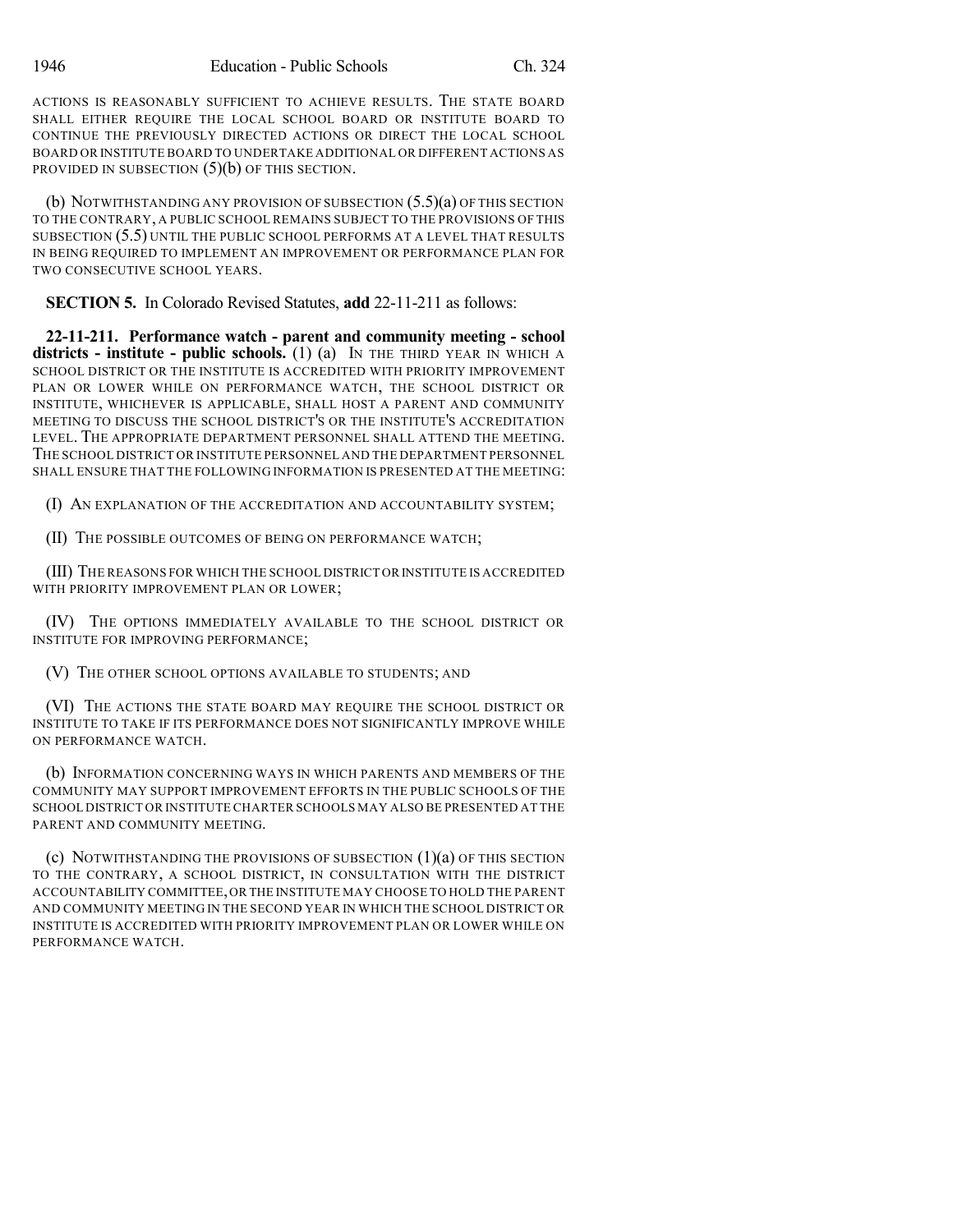(2) (a) IN THE THIRD YEAR IN WHICH A PUBLIC SCHOOL IS REQUIRED TO ADOPT A PRIORITY IMPROVEMENT OR TURNAROUND PLAN WHILE ON PERFORMANCE WATCH, THE PUBLIC MEETING REQUIRED IN SECTION 22-32-142 (2) FOR A DISTRICT PUBLIC SCHOOL AND SECTION 22-30.5-520 (2) FOR AN INSTITUTE CHARTER SCHOOL MUST INCLUDE A PARENT AND COMMUNITY MEETING FOR THE PUBLIC SCHOOL TO DISCUSS THE LEVEL OF PERFORMANCE PLAN THAT THE PUBLIC SCHOOL IS REQUIRED TO ADOPT. THE APPROPRIATE DEPARTMENT PERSONNEL SHALL ATTEND THE MEETING. THE SCHOOL DISTRICT OR INSTITUTE PERSONNEL AND THE DEPARTMENT PERSONNEL SHALL ENSURE THAT THE INFORMATION SPECIFIED IN SUBSECTION  $(1)(a)$  of this SECTION, AS IT APPLIES TO THE PUBLIC SCHOOL, IS PRESENTED AT THE MEETING. THE SCHOOL DISTRICT OR INSTITUTE SHALL ENSURE THAT THE EDUCATIONAL LEADERS AT THE PUBLIC SCHOOL AND PARENTS OF STUDENTS ENROLLED IN THE PUBLIC SCHOOL ALSO HAVE AN OPPORTUNITY TO PRESENT INFORMATION CONCERNING THE PUBLIC SCHOOL. INFORMATION CONCERNING WAYS IN WHICH PARENTS AND MEMBERS OF THE COMMUNITY MAY SUPPORT IMPROVEMENT EFFORTS IN THE PUBLIC SCHOOL MAY ALSO BE PRESENTED AT THE PARENT AND COMMUNITY MEETING.

(b) NOTWITHSTANDING THE PROVISIONS OF SUBSECTION (2)(a) OF THIS SECTION TO THE CONTRARY, A SCHOOL DISTRICT, ON BEHALF OF A PUBLIC SCHOOL OF THE SCHOOL DISTRICT, OR THE INSTITUTE, ON BEHALF OF AN INSTITUTE CHARTER SCHOOL, MAY CHOOSE TO HOLD THE PARENT AND COMMUNITY MEETING IN THE SECOND YEAR IN WHICH THE PUBLIC SCHOOL IS REQUIRED TO ADOPT A PRIORITY IMPROVEMENT OR TURNAROUND PLAN WHILE ON PERFORMANCE WATCH. THE SCHOOL DISTRICT MAY HOLD THE PUBLIC MEETINGIN THE SECOND YEAR ONLY AFTER CONSULTING WITH THE AFFECTED SCHOOL ACCOUNTABILITY COMMITTEE AND, IN THE CASE OF A DISTRICT CHARTER SCHOOL, OBTAINING THE CONSENT OF THE GOVERNING BOARD OF THE DISTRICT CHARTER SCHOOL. THE INSTITUTE MAY HOLD THE PUBLIC MEETING IN THE SECOND YEAR ONLY WITH THE CONSENT OF THE GOVERNING BOARD OF THE INSTITUTE CHARTER SCHOOL AND AFTER CONSULTING WITH THE AFFECTED SCHOOL ACCOUNTABILITY COMMITTEE.

(3)(a) ASCHOOL DISTRICT SHALL ENSURE THAT LOCAL SCHOOL BOARD MEMBERS, SCHOOL DISTRICT PERSONNEL, PUBLIC SCHOOL PERSONNEL, LOCAL PARENT ADVOCACY ORGANIZATIONS,AND THE GENERAL COMMUNITY RECEIVE INFORMATION CONCERNING EACH PARENT AND COMMUNITY MEETING HELD FOR THE SCHOOL DISTRICT OR FOR A PUBLIC SCHOOL OF THE SCHOOL DISTRICT.

(b) THE INSTITUTE SHALL ENSURE THAT INSTITUTE BOARD MEMBERS, INSTITUTE AND INSTITUTE CHARTER SCHOOL PERSONNEL, LOCAL PARENT ADVOCACY ORGANIZATIONS, AND THE GENERAL COMMUNITY RECEIVE INFORMATION CONCERNING EACH PARENT AND COMMUNITY MEETING HELD FOR THE INSTITUTE OR FOR AN INSTITUTE CHARTER SCHOOL.

(c) UPON THE REQUEST OF A SCHOOL DISTRICT OR THE INSTITUTE, THE DEPARTMENT,WITHIN EXISTING RESOURCES, MAY PROVIDE TECHNICAL ASSISTANCE IN CREATING A COMMUNICATION PLAN FOR A PARENT AND COMMUNITY MEETING FOR THE SCHOOL DISTRICT,THE INSTITUTE,OR A PUBLIC SCHOOL.FOR A SCHOOL DISTRICT OR INSTITUTE MEETING, THE SCHOOL DISTRICT OR INSTITUTE, WORKING WITH THE DEPARTMENT, SHALL INDIVIDUALLY NOTIFY THE PARENTS OF STUDENTS ENROLLED IN THE PUBLIC SCHOOLS OF THE SCHOOL DISTRICT OR THE INSTITUTE CHARTER SCHOOLS OF THE MEETING AND INVITE THEM TO ATTEND. FOR A PUBLIC SCHOOL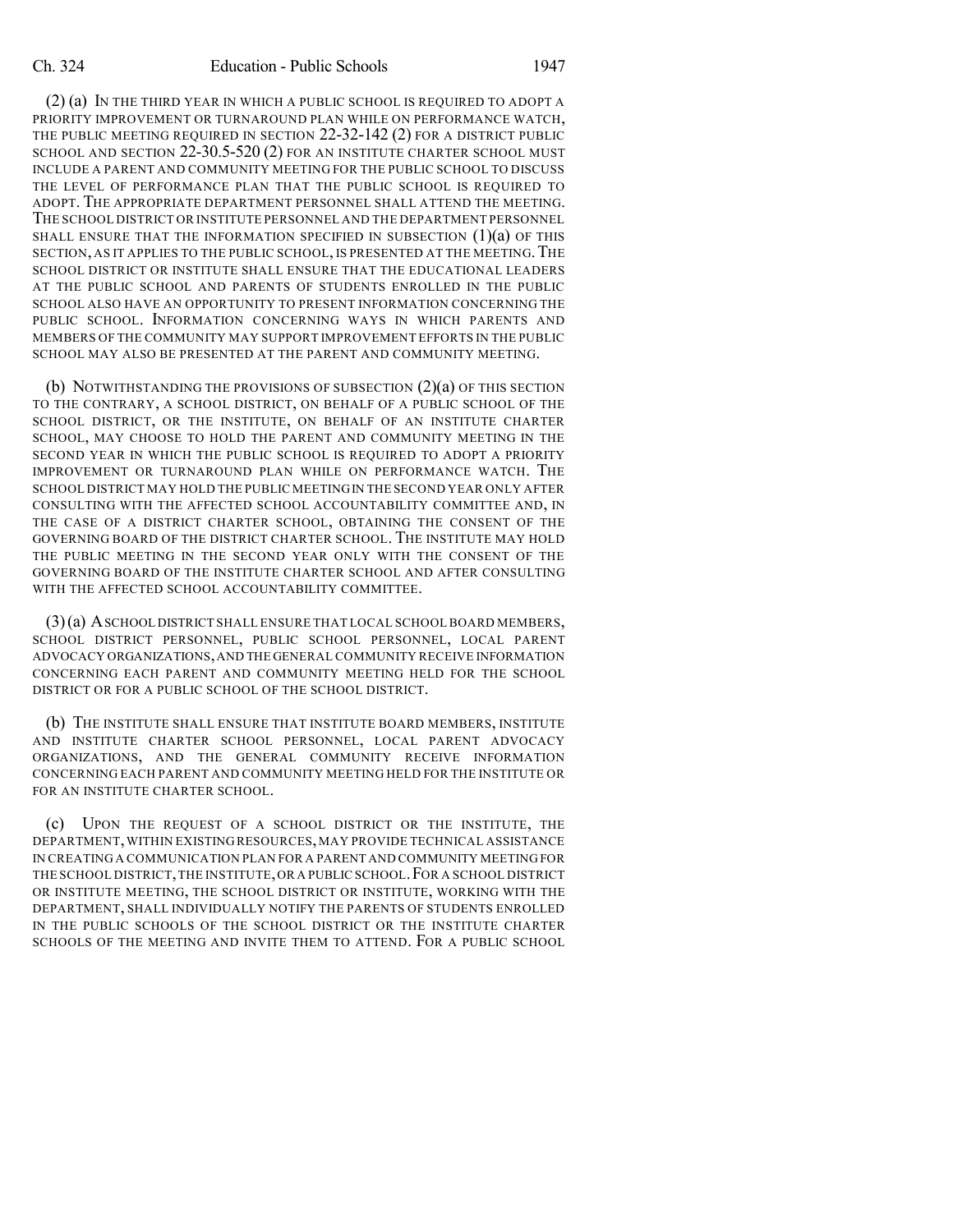MEETING, THE SCHOOL DISTRICT OR INSTITUTE SHALL INDIVIDUALLY NOTIFY THE PARENTS OF THE STUDENTS ENROLLED IN THE PUBLIC SCHOOL AND INVITE THEM TO THE MEETING. THE SCHOOL DISTRICT OR INSTITUTE SHALL DETERMINE THE FORM OF THE PARENTAL NOTIFICATION IN COOPERATION WITH THE DEPARTMENT. IF NECESSARY, THE DEPARTMENT MAY REQUEST PROOF OF DISTRIBUTION TO INDIVIDUAL PARENTS FROM THE SCHOOL DISTRICT OR INSTITUTE.

## **SECTION 6.** In Colorado Revised Statutes, 22-11-205, **add** (1)(c) as follows:

**22-11-205. State review panel - creation.** (1) (c) IN ASSIGNING MEMBERS OF THE STATE REVIEW PANEL,THE COMMISSIONER SHALL ENSURE THAT AN INDIVIDUAL DOES NOT PARTICIPATE IN A SITE VISIT OR REVIEW OF A SCHOOL DISTRICT, THE INSTITUTE, OR A PUBLIC SCHOOL IF THE INDIVIDUAL, DIRECTLY OR THROUGH HIS OR HER EMPLOYER, HAS BEEN PAID BY THE SCHOOL DISTRICT, THE INSTITUTE, THE PUBLIC SCHOOL, OR THE DEPARTMENT TO PROVIDE SERVICES FOR THE SCHOOL DISTRICT, INSTITUTE, OR PUBLIC SCHOOL WHILE THE SCHOOL DISTRICT, INSTITUTE, OR PUBLIC SCHOOL IS ACCREDITED WITH PRIORITY IMPROVEMENT PLAN,ACCREDITED WITH TURNAROUND PLAN, OR REQUIRED TO ADOPT A PRIORITY IMPROVEMENT OR TURNAROUND PLAN.IF AN INDIVIDUAL WHO, AS PART OF THE STATE REVIEW PANEL, PARTICIPATES IN A SITE VISIT OR REVIEW OF A SCHOOL DISTRICT, THE INSTITUTE, OR A PUBLIC SCHOOL IS EMPLOYED BY AN ENTITY THAT LATER SEEKS TO PROVIDE SERVICES TO THE SCHOOL DISTRICT, INSTITUTE, OR PUBLIC SCHOOL, THE INDIVIDUAL SHALL NOT USE ANY INFORMATION OBTAINED AS A RESULT OF THE REVIEW TO BENEFIT THE EMPLOYING ENTITY UNLESS THE INFORMATION HAS BEEN MADE PUBLIC.

**SECTION 7.** In Colorado Revised Statutes, 22-11-306, **amend**  $(1)(c)$  and  $(2)(b)$ as follows:

**22-11-306. Accredited with turnaround plan - school district or institute plan content - adoption.** (1) (c) Within the time frames specified in state board rule, the local school board shall submit the adopted district turnaround plan to the commissioner for review. by THE COMMISSIONER MAY ASSIGN the state review panel TO REVIEW THE TURNAROUND PLAN, IN WHICH CASE the state review panel shall critically evaluate the adopted district turnaround plan and make recommendations to the commissioner and the state board concerning the issues specified in section 22-11-208 (3). The commissionermayapprove the adopted district turnaround plan orsuggestmodificationstotheplan,takingintoconsiderationanyrecommendations of the state review panel. The local school board shall revise the adopted district turnaround plan, if necessary, and resubmit the plan for approval within the time frames specified by state board rule.

(2) (b) Within the time frames specified in state board rule, the institute shall submit the adopted institute turnaround plan to the commissioner for review. by THE COMMISSIONER MAY ASSIGN the state review panel TO REVIEW THE TURNAROUND PLAN, IN WHICH CASE the state review panel shall critically evaluate the adopted institute turnaround plan and make recommendations to the commissioner and the state board concerning the issues specified in section 22-11-208 (3). The commissioner shall approve the adopted institute turnaround plan or suggest modifications to the plan, taking into consideration any recommendations of the state review panel. The institute shall revise the adopted institute turnaround plan, if necessary, and resubmit the plan for approval within the time frames specified by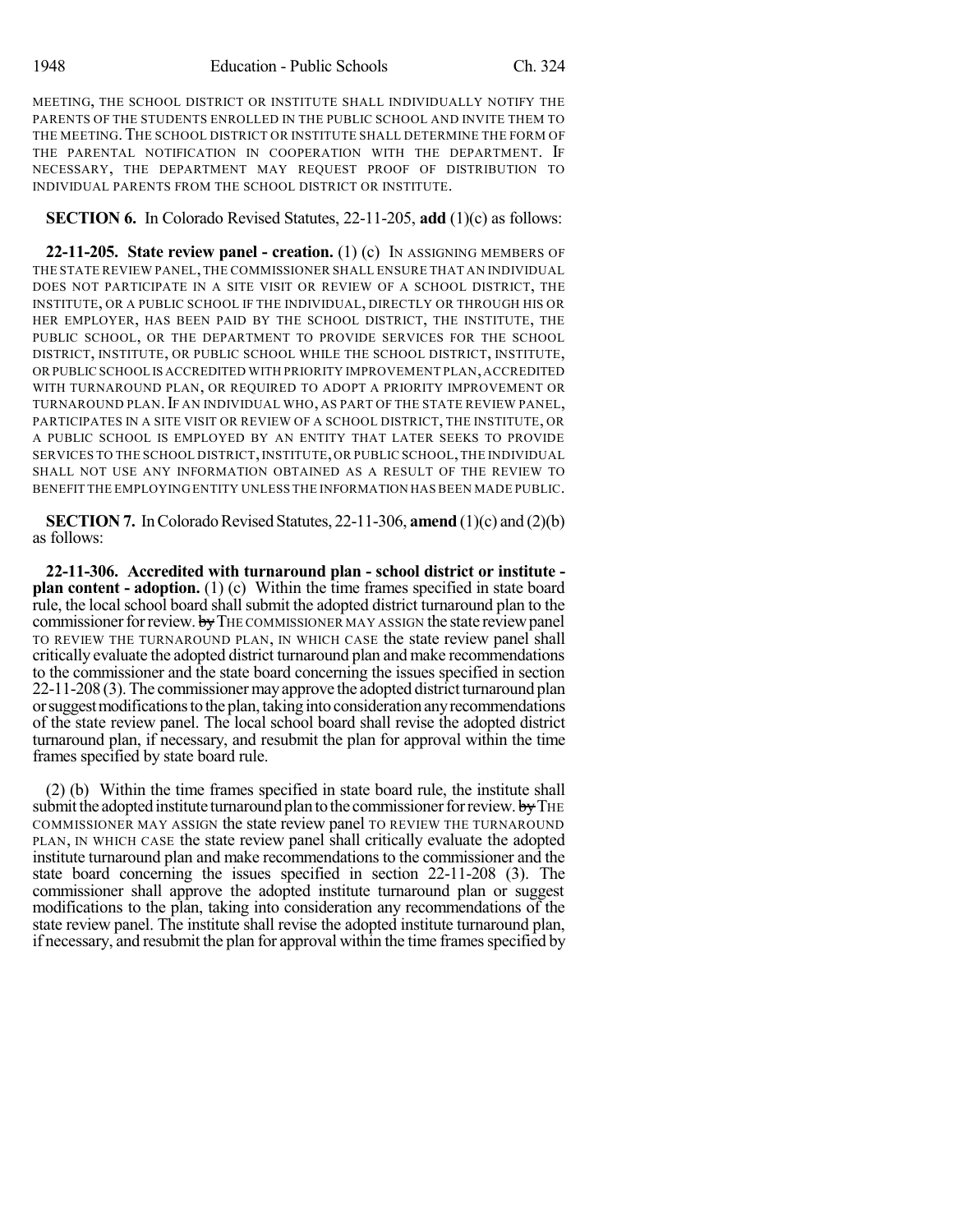state board rule.

**SECTION 8.** In Colorado Revised Statutes, 22-11-103, **amend** (4); **repeal** (7), (18), and (22); and **add** (24.5) as follows:

**22-11-103. Definitions.** As used in this article 11, unless the context otherwise requires:

(4) "Achievement level" OR "PERFORMANCE LEVEL" means the level of proficiency a student demonstrates on a statewide assessment.

(7) "Catch-up growth" means, for a student who scores at the achievement level of unsatisfactory or partially proficient on statewide assessments, the amount of academic growth the student must attain to score at the proficient achievement level on statewide assessments within three years or by tenth grade, whichever issooner.

(18) "Keep-up growth" means, for a student who scores at the achievement level of proficient or advanced on statewide assessments, the amount of academic growth the student must attain to score at the proficient achievement level or higher on statewide assessments for the succeeding three years or until tenth grade, whichever is sooner.

(22) "Move-up growth" means, for a student who scores at the achievement level of proficient on statewide assessments, the amount of academic growth the student must attain to score at the advanced performance level on statewide assessments within three years or by tenth grade, whichever is sooner.

(24.5) "PERFORMANCE WATCH" MEANS:

(a) FOR A SCHOOL DISTRICT OR THE INSTITUTE,THE PERIOD OF FIVE YEARS DURING WHICH THE SCHOOL DISTRICT OR INSTITUTE PERFORMS AT A LEVEL THAT RESULTS IN BEING ACCREDITED WITH PRIORITY IMPROVEMENT PLAN OR LOWER AS DESCRIBED IN SECTION 22-11-207 (4)(a); AND

(b) FOR A PUBLIC SCHOOL, THE PERIOD OF FIVE YEARS DURING WHICH THE PUBLIC SCHOOL PERFORMS AT A LEVEL THAT RESULTS IN BEING REQUIRED TO ADOPT A PRIORITY IMPROVEMENT OR TURNAROUND PLAN AS DESCRIBED IN SECTION  $22-11-210$  (1)(d)(I).

**SECTION 9.** In Colorado Revised Statutes, 22-11-202, **amend** (1)(b)(III) and  $(1)(b)(VI)$  as follows:

**22-11-202. Colorado growth model - technical advisory panel - rules.** (1) (b) In adopting and revising the Colorado growth model, the state board shall ensure that the model:

(III) Can measure a student's progress toward meeting EACH OF the achievement level of "partially proficient", "proficient", or "advanced" PERFORMANCE LEVELS IDENTIFIED BY STATE BOARD RULE on THE statewide assessments;

(VI) Recognizes the improvement of a student whose scores on the statewide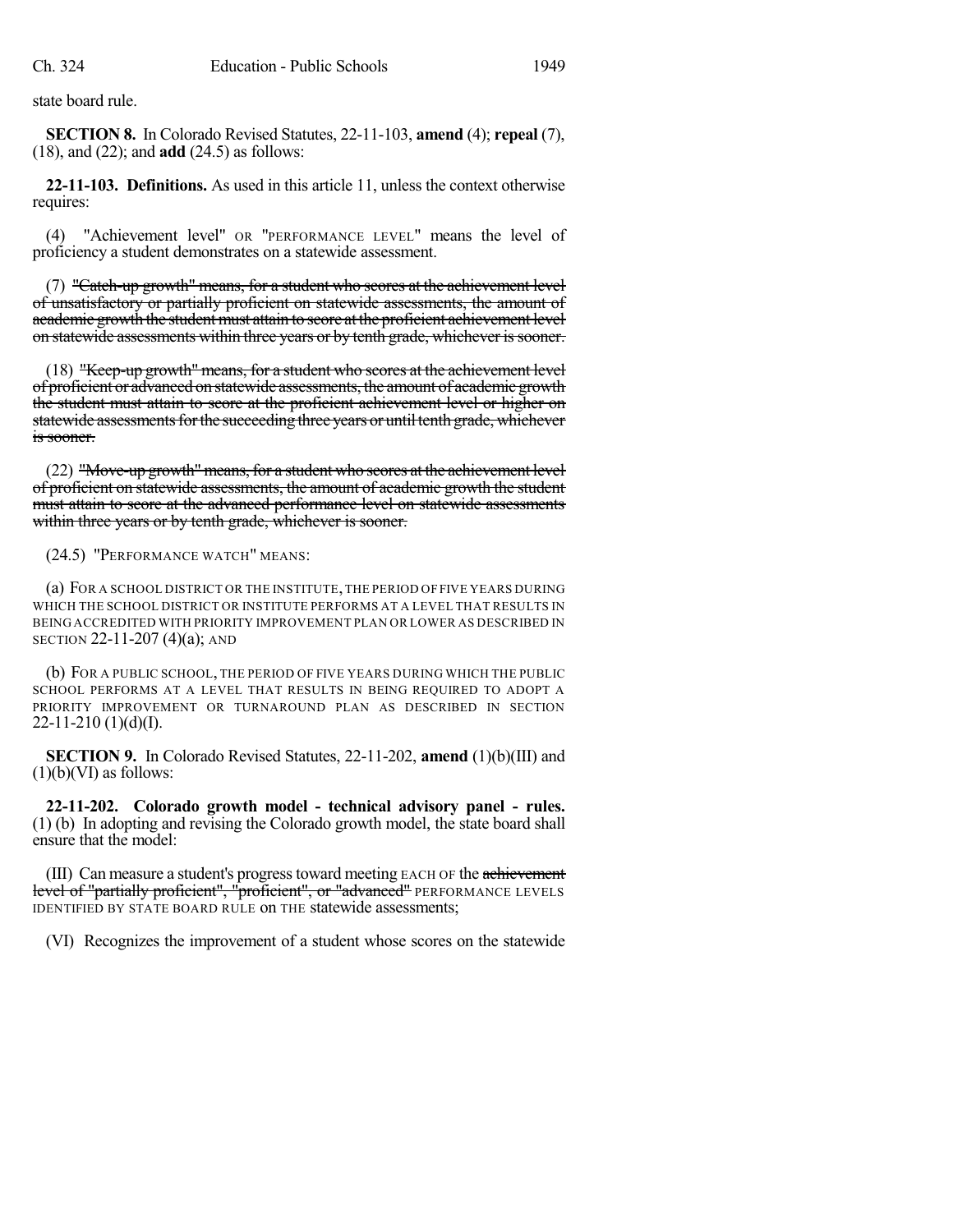assessments increase even if the increase is notsufficient for the student to attain a higher achievement PERFORMANCE level;

**SECTION 10.** In Colorado Revised Statutes, 22-11-203, **amend** (1)(a); and **repeal**  $(1)(c)$ ,  $(1)(d)$ , and  $(3)$  as follows:

**22-11-203. Student longitudinal academic growth - calculation - data research.** (1) (a) Each school year by a date established in state board rules, the department shall calculate, to the extent practicable, what will constitute adequate longitudinal academic growth for each student for that school year in each subject that is included in the statewide assessments. The department shall formulate the calculation in such a way that adequate longitudinal academic growth means:

(I) Catch-up growth for a student who scored at the unsatisfactory or partially proficient achievement level on the statewide assessments in the previous academic year, which is the amount of academic growth necessary to score at the proficient achievement level within three years or by the tenth grade, whichever comes sooner; and

(II) Keep-up growth for a student who scored at the proficient or advanced achievement level on the statewide assessments in the previous academic year, which is the amount of academic growth necessary to score at the proficient achievement level or higher for the succeeding three years or until the tenth grade, whichever is sooner.

(c) By the same date established for purposes of paragraph  $(a)$  of this subsection (1), the department shall calculate, to the extent practicable, for each student who scored at the proficient achievement level on the statewide assessments in the previous academic year, what will constitute move-up growth for the coming school year in each subject that is included in statewide assessments.

(d) Notwithstanding the provisions of paragraph  $(a)$  of this subsection  $(1)$ , the department may revise, as necessary, the definition of adequate longitudinal growth to incorporate the concept of move-up growth or to meet the requirements of federal  $law$ 

(3) The academic growth information required by subsection  $(2)$  of this section shall include, but need not be limited to:

(a) Information on whether each student made at least one year's academic growth in one year's time in the preceding school year;

(b) Whether the student made adequate academic growth for the preceding school year as calculated for the student pursuant to subsection (1) of this section;

(c) The longitudinal academic growth calculated for each student to attain catch-up, keep-up, or move-up growth, as described in subsection  $(1)$  of this section;

(d) The amount of growth for each student that would result in the student scoring at the partially proficient, proficient, and advanced achievement levels within one, two, and three years; and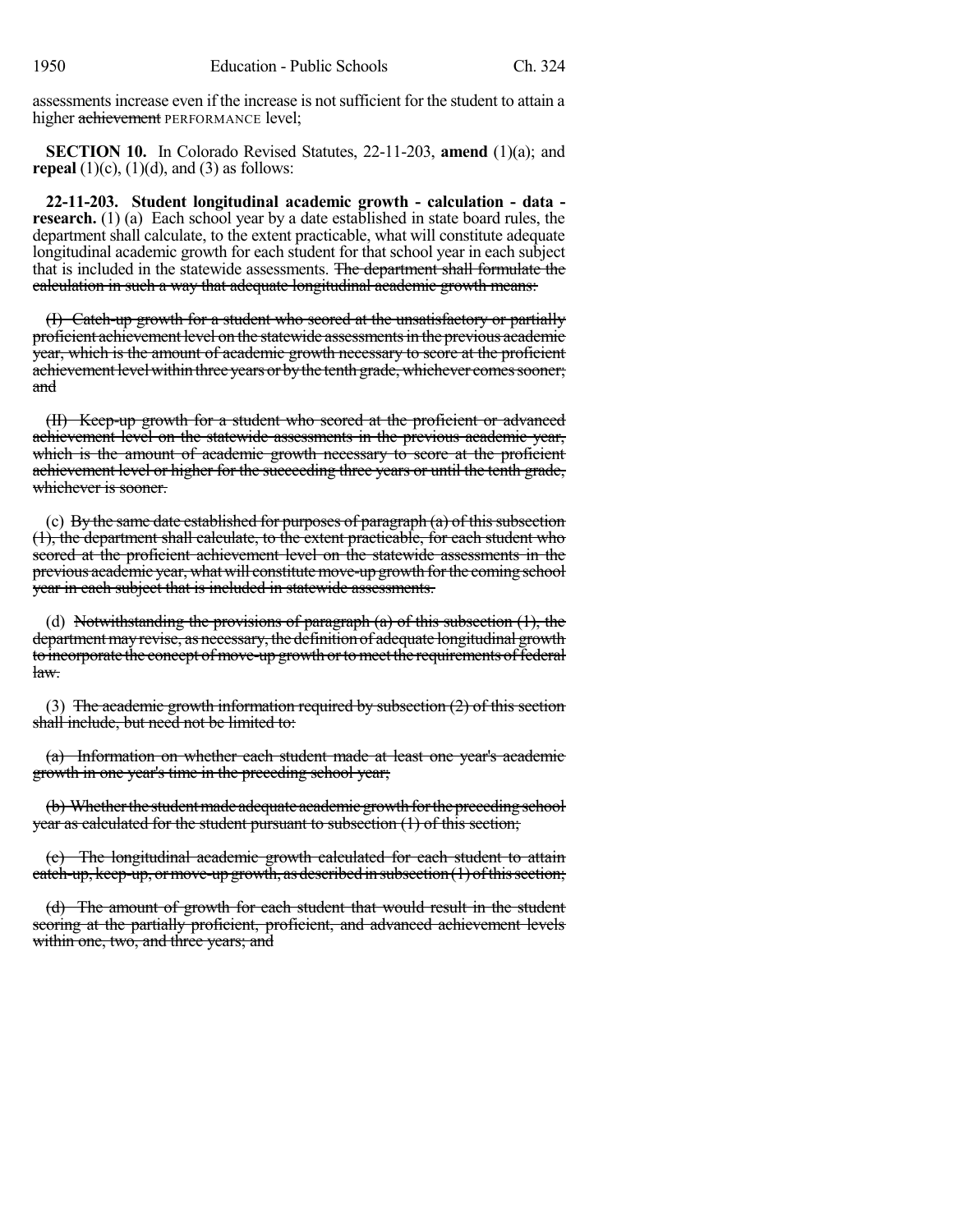(e) School performance indicators as calculated pursuant to section 22-11-204.

**SECTION 11.** In Colorado Revised Statutes, 22-11-204, **amend** (1)(a); **repeal and reenact, with amendments,** (5); and **add** (1)(c) and (1)(d) as follows:

**22-11-204. Performance indicators - measures.** (1) (a) The department shall annually determine the level of attainment of each public school, each school district, the institute, and the state as a whole on each of the following performance indicators:

(I) Student longitudinal academic growth, based on the measures specified in subsection (2) of this section BASED ON STUDENTS' ACADEMIC PROGRESS, RELATIVE TO STUDENT PEERS AND ACROSS SCHOOL YEARS, TOWARD MEETING THE STATE STANDARDS ADOPTED PURSUANT TO SECTION 22-7-1005, AS MEASURED BY STUDENTS' SCORES ON THE STATEWIDE ASSESSMENTS ADMINISTERED PURSUANT TO SECTION 22-7-1006.3;

(II) Student ACADEMIC achievement, levels on the statewide assessments, based on the measures specified in subsection (3) of this section BASED ON STUDENTS' ACADEMIC PERFORMANCE RELATIVE TO THE GRADE-LEVEL STATE STANDARDS ADOPTED PURSUANT TO SECTION 22-7-1005, AS MEASURED BY PERFORMANCE ON THE STATEWIDE ASSESSMENTS ADMINISTERED PURSUANT TO SECTION 22-7-1006.3; and

(III) Progress made in closing the achievement and growth gaps, based on the measures specified in subsection (5) of this section STUDENT ACADEMIC GROWTH TO STANDARDS, BASED ON STUDENTS' PROGRESS TOWARD MEETING THE STATE STANDARDS ADOPTED PURSUANT TO SECTION 22-7-1005 OR, FOR STUDENTS WHO MEET GRADE-LEVEL EXPECTATIONS ON THE STATE STANDARDS, PROGRESS TOWARD HIGHER LEVELS OF ACHIEVEMENT, IF AVAILABLE, AS MEASURED BY THE STATEWIDE ASSESSMENTS ADMINISTERED PURSUANT TO SECTION 22-7-1006.3.

(c) THE STATE BOARD, AFTER CONSIDERING THE RECOMMENDATIONS OF THE TECHNICAL ADVISORY PANEL, SHALL BY RULE SPECIFY HOW THE PERFORMANCE OF EACH PUBLIC SCHOOL, EACH SCHOOL DISTRICT, THE INSTITUTE, AND THE STATE AS A WHOLE IS CALCULATED FOR THE PERFORMANCE INDICATORS DESCRIBED IN SUBSECTION (1)(a) OF THIS SECTION.

(d) FOR PURPOSES OF CALCULATING PERFORMANCE FOR THE PERFORMANCE INDICATOR CONCERNING STUDENT ACADEMIC ACHIEVEMENT, THE STATE BOARD SHALL ENSURE THAT THE CALCULATION INCLUDES CONSIDERATION OF THE ACADEMIC ACHIEVEMENT OF STUDENTS ENROLLED IN THIRD AND FOURTH GRADE WHO ARE IDENTIFIED AS HAVING SIGNIFICANT READING DEFICIENCIES AND PROVIDES ADDITIONAL CREDIT FOR PUBLIC SCHOOLS, SCHOOL DISTRICTS, AND THE INSTITUTE THAT DEMONSTRATE HIGHER LEVELS OF PERFORMANCE ON THE STATE READING ASSESSMENT OR THE STATEWIDE ENGLISH LANGUAGE ARTS ASSESSMENT BY SAID STUDENTS.

(5) IN MEASURING THE PERFORMANCE OF A PUBLIC SCHOOL, A SCHOOL DISTRICT, THE INSTITUTE, OR THE STATE ON EACH OF THE PERFORMANCE INDICATORS, THE DEPARTMENT SHALL DISAGGREGATE THE MEASURES FOR EACH INDICATOR BY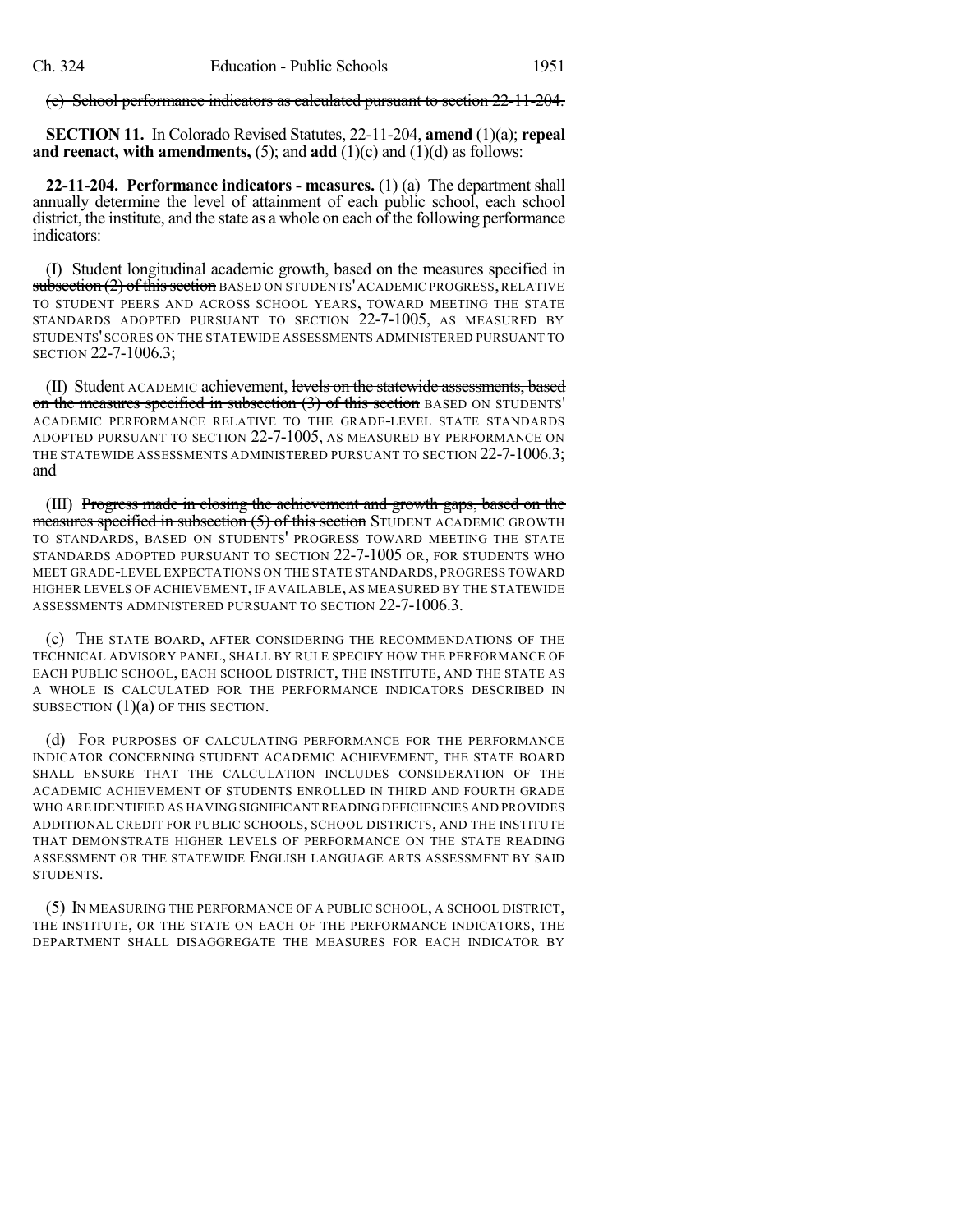STUDENT GROUP. THE DEPARTMENT SHALL SEPARATELY ACCOUNT FOR THE PERFORMANCE OF EACH STUDENT GROUP IN DETERMINING THE OVERALL PERFORMANCE ON A PERFORMANCE INDICATOR BY A PUBLIC SCHOOL, A SCHOOL DISTRICT, THE INSTITUTE, OR THE STATE.

**SECTION 12.** In Colorado Revised Statutes, 22-11-204, **repeal** (2) and (3).

**SECTION 13.** In Colorado Revised Statutes, 22-11-302, amend (1)(f); and add  $(1)(h)$  as follows:

**22-11-302. School district accountability committee - powers and duties.** (1) Each school district accountability committee has the following powers and duties:

(f) To provide input to the local school board concerning the creation and enforcement of its school conduct and discipline code; and

(h) TO MEET AT LEAST QUARTERLY TO DISCUSS WHETHER SCHOOL DISTRICT LEADERSHIP, PERSONNEL, AND INFRASTRUCTURE ARE ADVANCING OR IMPEDING IMPLEMENTATION OF THE SCHOOL DISTRICT'S PERFORMANCE, IMPROVEMENT, PRIORITY IMPROVEMENT, OR TURNAROUND PLAN, WHICHEVER IS APPLICABLE, OR OTHER PROGRESS PERTINENT TO THE SCHOOL DISTRICT'S ACCREDITATION CONTRACT.

**SECTION 14.** In Colorado Revised Statutes, 22-11-307, **amend** (2.5) as follows:

**22-11-307. Accreditation of public schools.** (2.5) In adopting its school accreditation policies for its online programs and online schools, as defined in sections  $22-30.7-102(9)$  and SECTION 22-30.7-102 (9.5), a local school board or the institute board shall include a review of the online program's or school's alignment to the quality standards outlined in section 22-30.7-105 (3)(b).

**SECTION 15.** In Colorado Revised Statutes, 22-11-405, **amend** (1)(b) and  $(2)(b)$  as follows:

**22-11-405. School priority improvement plan - contents.** (1) (b) The school accountability committee for the district public school shall hold a public meeting as required in section  $22-32-142(2)$  to receive input concerning possible strategies to be included in the school priority improvement plan, advise the local school board concerning preparation of the school priority improvement plan, and make recommendations to the local school board concerning the contents of the school priority improvement plan, taking into account recommendations received at the public meeting. The local school board shall create and adopt the school priority improvement plan, taking into account the advice and recommendations of the school accountability committee. Before adopting the school priority improvement plan, the local school board shall hold a public hearing to review the written plan as required in section 22-32-142 (2). THE DEPARTMENT MAY REQUIRE A SCHOOL DISTRICT TO PROVIDE PROOF OF COMPLIANCE WITH THE REQUIREMENTS OF SECTION 22-32-142 (2).

 $(2)$  (b) The school accountability committee for the institute charter school shall hold a public meeting as required in section 22-30.5-520 (2) to receive input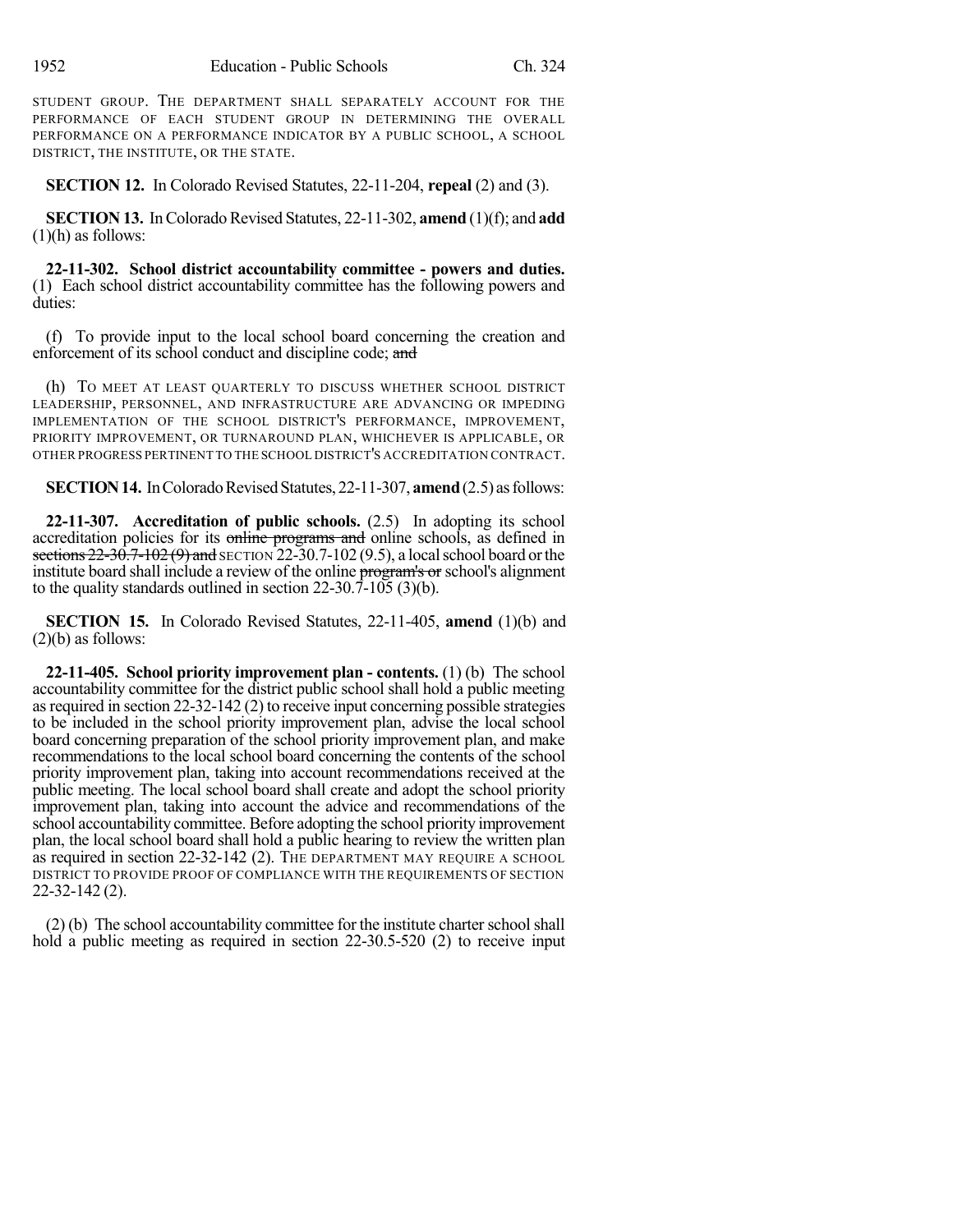concerning possible strategies to be included in the school priority improvement plan, advise the institute concerning preparation of the school priority improvement plan, and make recommendations to the institute concerning the contents of the school priority improvement plan, taking into account recommendations received at the public meeting. The institute shall create and adopt the school priority improvement plan, taking into account the advice and recommendations of the school accountability committee. Before adopting the school priority improvement plan, the institute shall ensure that the institute charter school holds a public hearing to review the written plan as required in section 22-30.5-520 (2). The DEPARTMENT MAY REQUIRE THE INSTITUTE TO PROVIDE PROOF OF COMPLIANCE WITH THE REQUIREMENTS OF SECTION 22-30.5-520 (2).

**SECTION 16.** In Colorado Revised Statutes, 22-11-406, **amend** (1)(b), (2)(b), and (4) as follows:

**22-11-406. School turnaround plan - contents.** (1) (b) The school accountability committee for the district public school shall hold a public meeting as required in section  $22-32-142$  (2) to receive input concerning possible strategies to be included in the school turnaround plan, advise the local school board concerning preparation of the school turnaround plan, and make recommendations to the local school board concerning the contents of the school turnaround plan, taking into account recommendations received at the public meeting. The local school board shall create and adopt the school turnaround plan, taking into account the advice and recommendations of the school accountability committee. Before adopting the school turnaround plan, the local school board shall hold a public hearing to review the written plan as required in section 22-32-142 (2). The DEPARTMENT MAY REQUIRE A SCHOOL DISTRICT TO PROVIDE PROOF OF COMPLIANCE WITH THE REQUIREMENTS OF SECTION 22-32-142 (2).

 $(2)$  (b) The school accountability committee for the institute charter school shall hold a public meeting as required in section 22-30.5-520 (2) to receive input concerning possible strategies to be included in the school turnaround plan, advise the institute concerning preparation of the school turnaround plan, and make recommendations to the institute concerning the contents of the school turnaround plan, taking into account recommendations received at the public meeting. The institute shall create and adopt the school turnaround plan, taking into account the advice and recommendations of the school accountability committee. Before adopting the school turnaround plan, the institute shall ensure that the institute charter school holds a public hearing to review the written plan as required in section 22-30.5-520 (2). THE DEPARTMENT MAY REQUIRE THE INSTITUTE TO PROVIDE PROOF OF COMPLIANCE WITH THE REQUIREMENTS OF SECTION 22-30.5-520 (2).

(4) The general assembly may appropriate such moneys as are MONEY AS IS available to assist school districts and the institute in improving the academic growth of students in public schools that are required to adopt school turnaround plans. In addition, the department may allocate any moneys MONEY received pursuant to the federal "No Child Left Behind Act of 2001" "EVERY STUDENT SUCCEEDS ACT", 20 U.S.C. sec. 6301 et seq., for such purpose.

**SECTION 17.** In Colorado Revised Statutes, 22-11-503, **amend** (2) introductory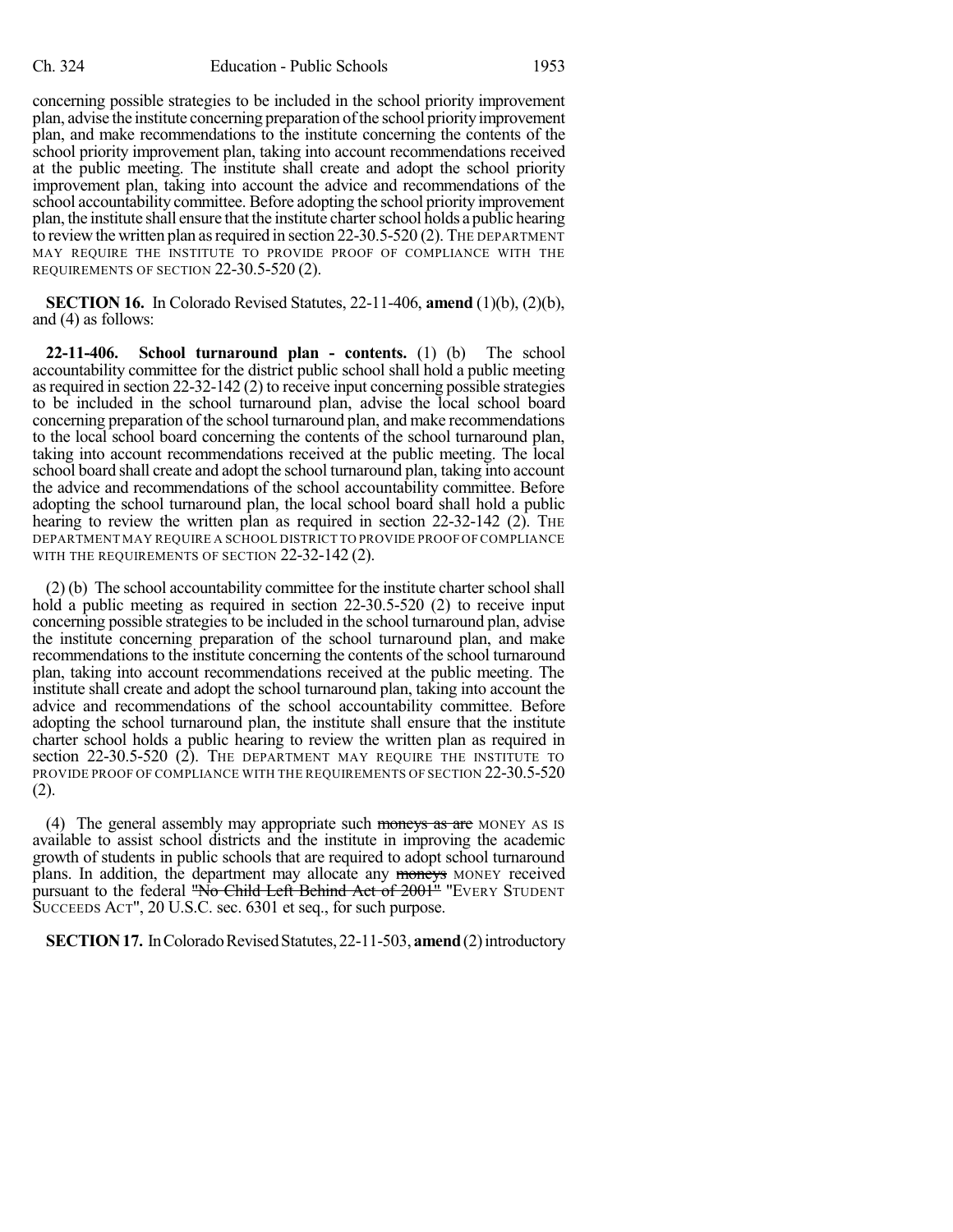portion; and **add** (2)(a.5) as follows:

**22-11-503. Performance reports - contents - rules.** (2) The state board shall adopt rules specifying the information to be included in the school performance reports, the school district and institute performance reports, and the state performance report. The information shall MUST be consistent for each type of report and, at a minimum, shall MUST include the following:

(a.5) THE PERCENTAGE OF STUDENTS ENROLLED BY THE REPORT SUBJECT WHO SCORE AT EACH OF THE PERFORMANCE LEVELS IDENTIFIED BY THE STATE BOARD FOR THE STATEWIDE ASSESSMENTS, REPORTED BY GRADE LEVEL AND ASSESSMENT;

**SECTION 18.** In Colorado Revised Statutes, 22-32.5-104, **amend** (3) introductory portion and (3)(b) as follows:

**22-32.5-104. Innovation plans - submission - contents.** (3) Each innovation plan, whether submitted by a public school or created by a local school board through collaboration between the local school board and a public school, shall MUST include the following information:

(b) A description of the innovations the public school would implement, which may include, but need not be limited to, innovations in school staffing, curriculum and assessment, class scheduling, use of financial and other resources, and faculty recruitment, employment, evaluation, and compensation, AND IMPLEMENTATION OF TRANSFORMATIONAL SCHOOL STRATEGIES SUCH AS SHARED LEADERSHIP, CULTURALLY RELEVANT CURRICULUM, STUDENT AND FAMILY SUPPORTS, POSITIVE DISCIPLINE PRACTICES, AND FAMILY AND COMMUNITY ENGAGEMENT;

**SECTION 19.** In Colorado Revised Statutes, 22-13-101, **amend** (2) and (3); and **add** (1.5) as follows:

**22-13-101. Legislative declaration.** (1.5) THE GENERAL ASSEMBLY FURTHER FINDS THAT, WHILE SCHOOL LEADERSHIP IS A CRUCIAL ASPECT OF IMPROVING THE PERFORMANCE OF STRUGGLING SCHOOLS, FACTORS SUCH AS SCHOOL CULTURE, TEACHER PROFESSIONAL DEVELOPMENT, AND THE TRANSFORMATION OF INSTRUCTION IN THE CLASSROOM ARE ALSO NECESSARY ELEMENTS OF THE PLAN TO TRANSFORM A PUBLIC SCHOOL AND RAISE THE ACADEMIC PERFORMANCE OF THE STUDENTS ENROLLED IN THE SCHOOL.

(2) The general assembly therefore finds that it is imperative and in the best interests of the state to create the school turnaround leaders development TRANSFORMATION GRANT program within the department to contract with providers and award grants to school districts throughout the state to use in developing outstanding school leaders with the skills and competenciesrequired to turn around low-performing public schools in the state AND TO PROVIDE GRANTS TO SCHOOL DISTRICTS,THE INSTITUTE, AND CHARTER SCHOOLS TO SUPPORT THEM IN IMPROVING EDUCATOR PROFESSIONAL DEVELOPMENT AND TRANSFORMING INSTRUCTION,WHICH MAY INCLUDE PLANNING FOR AND IMPLEMENTING RIGOROUS SCHOOL REDESIGN STRATEGIES.

(3) The general assembly declares that, for purposes of section 17 of article IX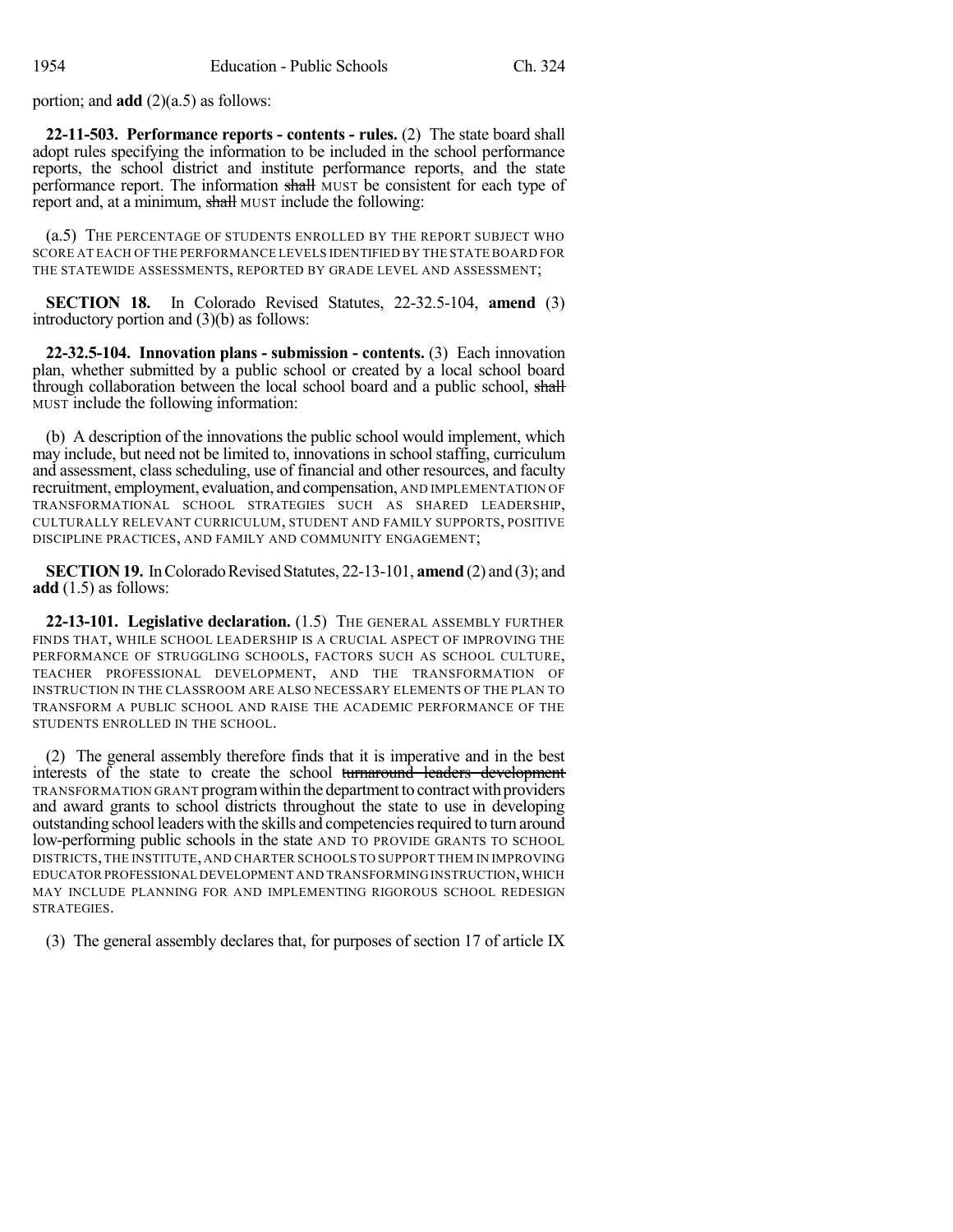of the state constitution, the school turnaround leaders development TRANSFORMATION GRANT program is an important element in implementing accountable programs to meet state academic standards and may therefore receive funding from the state education fund created in section 17 (4) of article IX of the state constitution.

**SECTION 20.** In Colorado Revised Statutes, 22-13-102, **amend** the introductory portion and (4) as follows:

**22-13-102. Definitions.** As used in this article ARTICLE 13, unless the context otherwise requires:

(4) "Program" means the school turnaround leaders development TRANSFORMATION GRANT program created in section 22-13-103.

**SECTION 21.** In Colorado Revised Statutes, 22-13-103, **amend** (1), (2) introductory portion,  $(2)(d)$ ,  $(2)(e)$ , and  $(2)(f)$ ; and **repeal**  $(2)(b)$  and  $(2)(c)$  as follows:

**22-13-103. Schooltransformation grant program- created - rules.**(1) There is created in the department the school turnaround leaders development TRANSFORMATION GRANT program to provide funding to:

(a) Assist in the design of turnaround leadership development programs and to provide funding to support training and development of school turnaround leaders for the public schools in the state;

(b) SUPPORT SCHOOL DISTRICTS, THE INSTITUTE, AND CHARTER SCHOOLS IN PROVIDING EDUCATOR PROFESSIONAL DEVELOPMENT AND TRANSFORMING INSTRUCTION IN PUBLIC SCHOOLS THAT ARE REQUIRED TO ADOPT PRIORITY IMPROVEMENT OR TURNAROUND PLANS FOR THE IMMEDIATE OR PRECEDING SCHOOL YEAR; AND

(c) ASSIST SCHOOL DISTRICTS, THE INSTITUTE, AND CHARTER SCHOOLS THAT ARE IMPLEMENTING PRIORITY IMPROVEMENT OR TURNAROUND PLANS IN PLANNING FOR AND IMPLEMENTING ONE OR MORE OF THE FOLLOWING RIGOROUS SCHOOL REDESIGN STRATEGIES:

(I) CONVERTING A DISTRICT PUBLIC SCHOOL TO A CHARTER SCHOOL IF IT IS NOT ALREADY AUTHORIZED AS A CHARTER SCHOOL;

(II) GRANTING INNOVATION SCHOOL STATUS TO A DISTRICT PUBLIC SCHOOL PURSUANT TO SECTION 22-32.5-104;

(III) WITH REGARD TO A DISTRICT OR INSTITUTE CHARTER SCHOOL, REPLACING THE SCHOOL'S OPERATOR OR GOVERNING BOARD;

(IV) CONTRACTING WITH A PUBLIC OR PRIVATE ENTITY OTHER THAN THE SCHOOL DISTRICT TO PARTIALLY OR WHOLLY MANAGE A DISTRICT PUBLIC SCHOOL, WHICH ENTITY IS ACCEPTED BY THE DEPARTMENT AND THE LOCAL SCHOOLBOARD AS USING RESEARCH-BASED STRATEGIES AND HAVING A PROVEN RECORD OF SUCCESS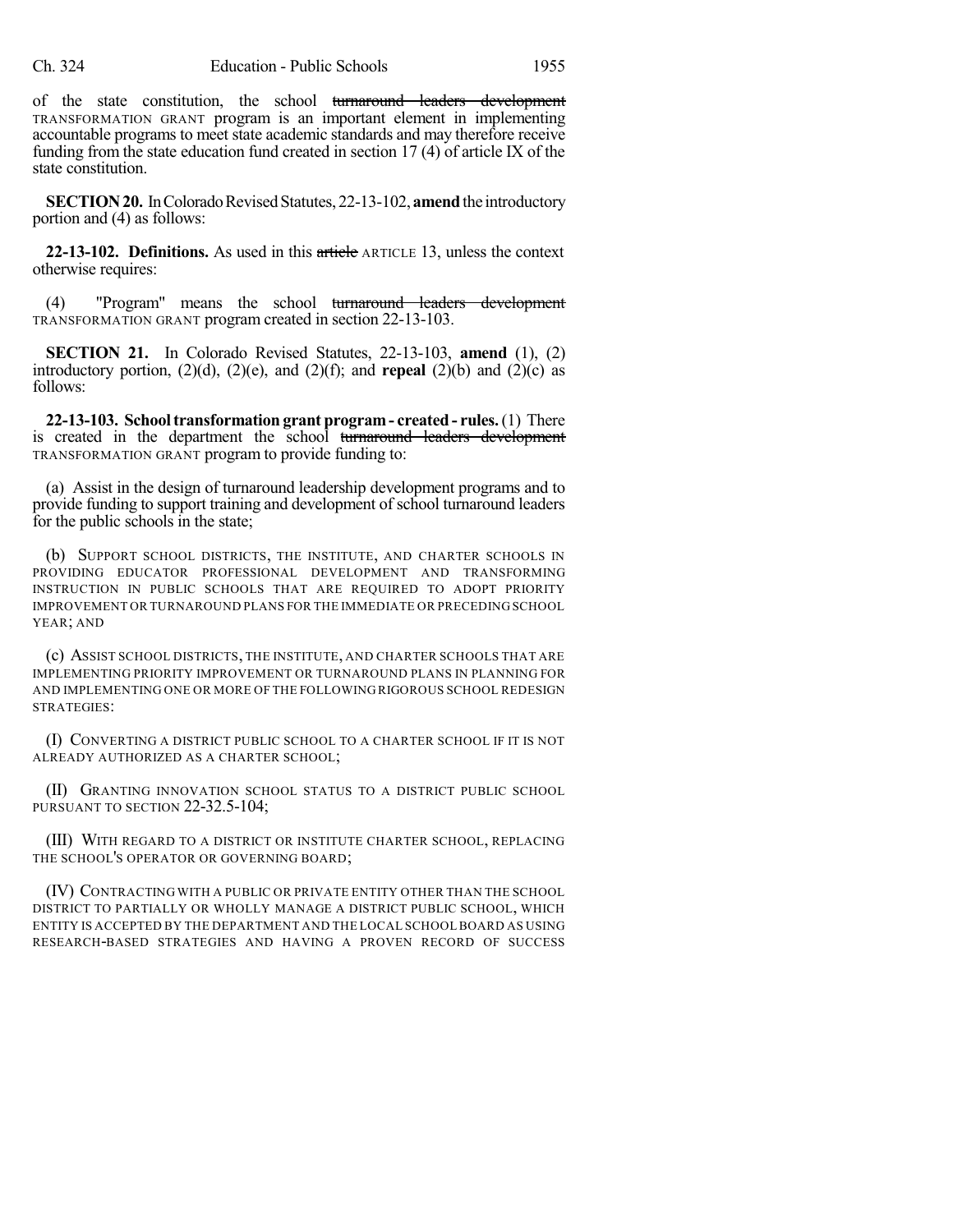WORKING WITH SCHOOLS UNDER SIMILAR CIRCUMSTANCES; OR

(V) CLOSING A PUBLIC SCHOOL OR REVOKING THE CHARTER FOR A DISTRICT OR INSTITUTE CHARTER SCHOOL.

(2) The state board, in accordancewiththe "StateAdministrativeProcedureAct", article 4 of title 24, C.R.S., shall promulgate rulesto implement and administer the program. At a minimum, the rules must include:

(b) Timelines for the design grant application and approval process;

(c) Criteria for awarding design grants to identified providers to partially offset the design and development costs of creating or expanding high-quality turnaround leadership development programs;

(d) Timelines for the school turnaround leader TRANSFORMATION grant application and approval process;

(e) The requirements for a school turnaround leader TRANSFORMATION grant application, including but not limited to the goals that the applicant expects to achieve through the grant; and

(f) Criteria for selecting school turnaround leader TRANSFORMATION grant recipients. At a minimum, the criteria must take into account for applying school districts the concentration of schools of the school district, or for the institute the concentration of institute charter schools, that must implement priority improvement or turnaround plans. For applying charter schools, the criteria must prioritize schools that are implementing priority improvement or turnaround plans.

**SECTION 22.** In Colorado Revised Statutes, 22-13-104, **amend** (1); and **repeal** (2) as follows:

**22-13-104. Turnaround leadership development programs - providers design grants - review.** (1) The department shall issue a request for proposals from providers who seek to participate in the program. The department shall review the responses received and, based on the criteria adopted by rule of the state board, identify one or more providers to participate in the program by providing turnaround leadership development programs for school districts, the institute, and charter schools that receive school turnaround leader grants through the program. The department, on a regular basis, shall review each provider's turnaround leadership development programs, including the success achieved by the persons who complete the programs, and revise the list of identified providers as appropriate to ensure that the turnaround leadership development programs that are available through the program are of the highest quality.

(2) During the first three years that the program receives appropriations, an identified provider may apply as provided by rule for a one-time design grant to offset the costs incurred in creating or expanding the provider's turnaround leadership development programs. The department shall review the design grant applications using the criteria adopted by rule and recommend to the state board the providers that may receive design grants and the amount of the grants. The state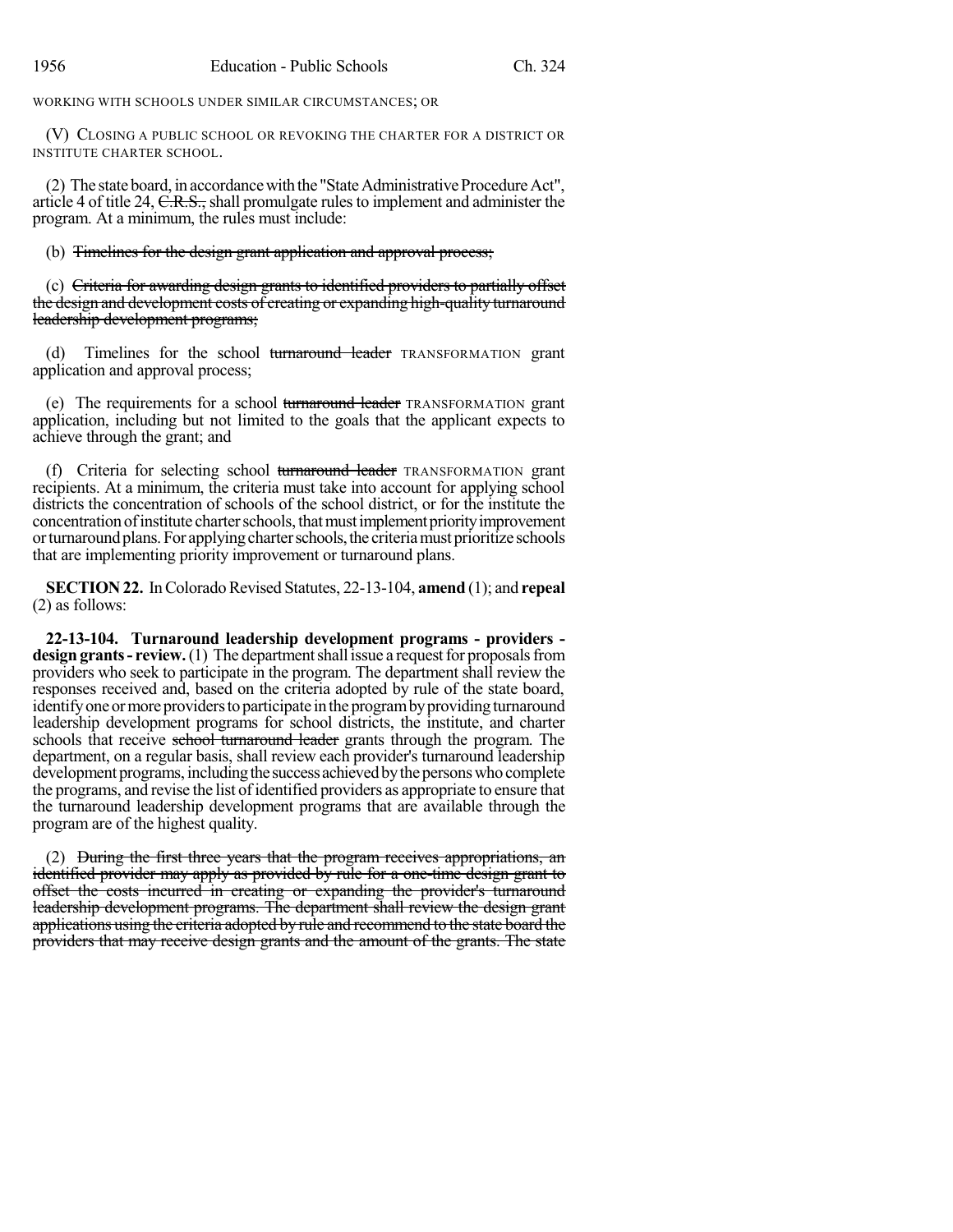board, taking into account the department's recommendations, may award the design grants from moneys appropriated by the general assembly to the department for the program. In each of the first three budget years in which the program operates, the state board may distribute as one-time design grants no more than approximately one-third ofthe amount appropriated forthe programforthe applicable budget year.

**SECTION 23.** In Colorado Revised Statutes, **amend** 22-13-105 as follows:

**22-13-105. School transformation grants - application - awards - report.** (1) The state board, subject to available appropriations, shall award school turnaround leader TRANSFORMATION grants to one or more school districts or charter schools or to the institute to use in:

(a) Identifying and recruiting practicing and aspiring school turnaround leaders;

(b) Subsidizing the costs incurred for school turnaround leaders and their leadership staff, if appropriate, to participate in turnaround leadership development programs offered by identified providers; and

(c) Reimbursing school turnaround leaders for the costs they incur in completing turnaround leadership development programs offered by identified providers;

(d) PROVIDING EDUCATOR PROFESSIONAL DEVELOPMENT FOR EDUCATORS WORKING IN PUBLIC SCHOOLS THAT ARE IMPLEMENTING PRIORITY IMPROVEMENT OR TURNAROUND PLANS;

(e) PROVIDINGSERVICES,SUPPORT,AND MATERIALS TO TRANSFORM INSTRUCTION IN PUBLIC SCHOOLS THAT ARE IMPLEMENTING PRIORITY IMPROVEMENT OR TURNAROUND PLANS; AND

(f) PLANNING FOR AND IMPLEMENTING ONE OR MORE OF THE FOLLOWING RIGOROUS SCHOOL REDESIGN STRATEGIES:

(I) CONVERTING A DISTRICT PUBLIC SCHOOL TO A CHARTER SCHOOL IF IT IS NOT ALREADY AUTHORIZED AS A CHARTER SCHOOL;

(II) GRANTING INNOVATION SCHOOL STATUS TO A DISTRICT PUBLIC SCHOOL PURSUANT TO SECTION 22-32.5-104:

(III) WITH REGARD TO A DISTRICT OR INSTITUTE CHARTER SCHOOL, REPLACING THE SCHOOL'S OPERATOR OR GOVERNING BOARD;

(IV) CONTRACTING WITH A PUBLIC OR PRIVATE ENTITY OTHER THAN THE SCHOOL DISTRICT TO PARTIALLY OR WHOLLY MANAGE A DISTRICT PUBLIC SCHOOL, WHICH ENTITY IS ACCEPTED BY THE DEPARTMENT AND THE LOCAL SCHOOL BOARD AS USING RESEARCH-BASED STRATEGIES AND HAVING A PROVEN RECORD OF SUCCESS WORKING WITH SCHOOLS UNDER SIMILAR CIRCUMSTANCES; OR

(V) CLOSING A PUBLIC SCHOOL OR REVOKING THE CHARTER FOR A DISTRICT OR INSTITUTE CHARTER SCHOOL.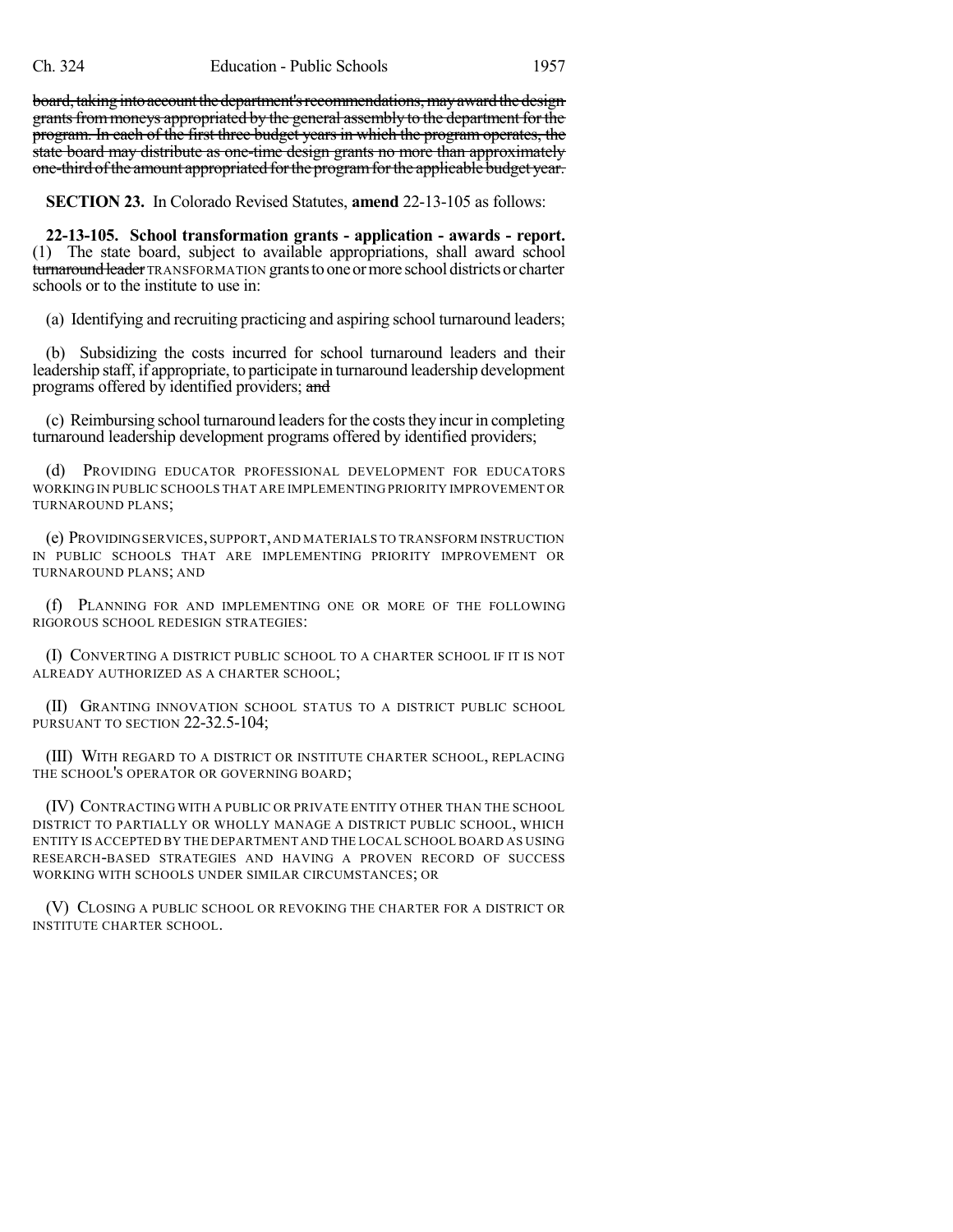(2) A school district, the institute, or a charter school that seeks a school turnaround leader TRANSFORMATION grant must apply to the department as provided by rule of the state board. The department shall review all of the applications received and, based on the criteria adopted by rule, recommend to the state board the applicants that may receive school turnaround leader TRANSFORMATION grants and the grant amounts. Subject to available appropriations, the state board, taking into account the department's recommendations, shall award school turnaround leader TRANSFORMATION grants from moneys MONEY appropriated by the general assembly to the department for the program.

(3) Each school turnaround leader TRANSFORMATION grant may continue for up to three budget years. The department shall annually review each grant recipient's use of the grant moneys MONEY and may rescind the grant if the department finds that the grant recipient is not making adequate progresstoward achieving the goals identified in the grant application.

(4) During the term of the grant, each grant recipientshall annually report to the department the information requested by the department to monitor the effectiveness of the school turnaround leader TRANSFORMATION grants, WHICH MUST INCLUDE CONSIDERATION OF THE IMPACT THAT THE USE OF EACH GRANT MAKES ON RAISING STUDENT ACHIEVEMENT AND ESTABLISHING A POSITIVE SCHOOL CULTURE. Notwithstanding section 24-1-136 (11)(a)(I), the department shall analyze and summarize the reports received from grant recipients and annually submit to the state board, the governor, and the education committees of the senate and the house of representatives, or any successor committees, a report of the effectiveness of the school turnaround leader TRANSFORMATION grants awarded pursuant to this section. The department shall also post the annual report on its website.

(5) The department may expend up to five percent of the moneys MONEY annually appropriated for the program to offset the costs incurred in implementing the program.

**SECTION 24.** In Colorado Revised Statutes, 22-30.5-502, **amend** (1)(b) as follows:

**22-30.5-502. Definitions.** As used in this part 5, unless the context otherwise requires:

(1) "At-risk student" means a student:

(b) Who has performed at the proficiency level of "unsatisfactory" or "partially proficient" BELOW THE LEVEL OF MEETING EXPECTATIONS, AS IDENTIFIED BY RULE OF THE STATE BOARD, on a statewide ENGLISH LANGUAGE ARTS OR MATHEMATICS assessment.

**SECTION 25.** In Colorado Revised Statutes, 22-30-105, **amend** (1)(c) as follows:

**22-30-105. Activation of the school district organization planning process.** (1) The appointment of a school organization planning committee charged to study school district organization shall occur when the commissioner is notified that any